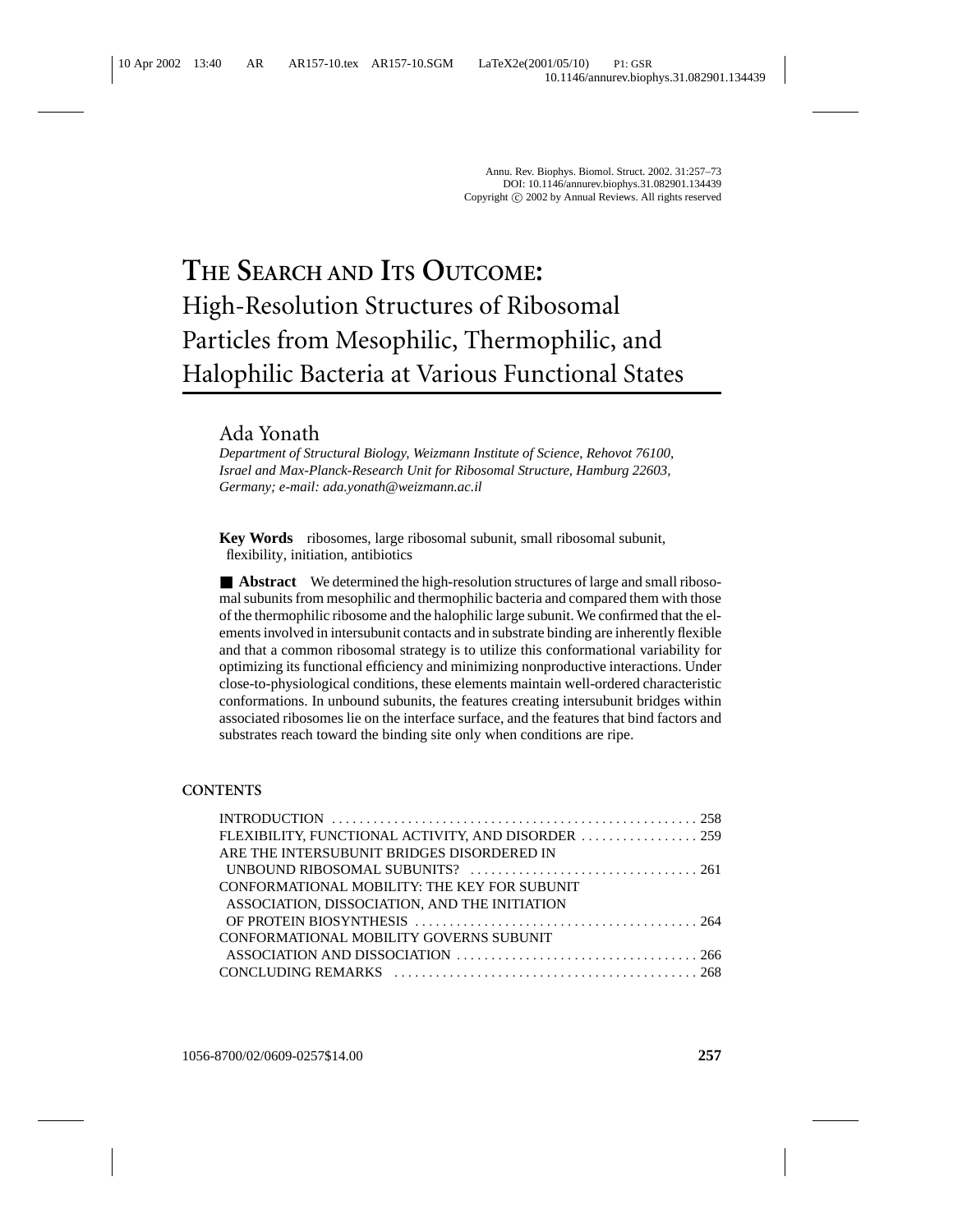## **INTRODUCTION**

Ribosomes are the universal cellular organelles that catalyze the sequential polymerization of amino acids according to the genetic blueprint encoded in the mRNA. They are built of two subunits that associate for performing this task. The larger subunit creates the peptide bonds and provides the path for the progression of the nascent proteins. The smaller subunit has key roles in the initiation of the process, in decoding the genetic message, in discriminating against non- and near-cognate aminoacylated tRNA molecules, in controlling the fidelity of codon-anti-codon interactions, and in mRNA/tRNA translocation. The prokaryotic large ribosomal subunit (50S) has a molecular weight of  $1.5 \times 10^6$  Dalton and contains two RNA chains with a total of ∼3000 nucleotides and ∼35 proteins. The small ribosomal subunit (called 30S) has a molecular weight of 8.5  $\times$  10<sup>5</sup> Dalton and contains one RNA chain of over 1500 nucleotides and ∼20 proteins.

Over two decades ago, we initialized a long and demanding search for the determination of the three-dimensional structure of the ribosome by X-ray crystallography (74). The key to high-resolution data was to crystallize homogenous preparations under conditions similar to their in situ environments or to induce a selected conformation after the crystals were formed. Relatively robust ribosomal particles were chosen, assuming that they would deteriorate less during preparation and therefore provide more homogenous starting materials for crystallization.

The first crystals to yield some crystallographic information (e.g., symmetry, unit cell parameters, and resolution) were of the large subunit from *Bacillus stearothermophilus* (71) and *Haloarcula marismortui* (H50S) (39, 66). Shortly afterward, we characterized crystals of the small subunit from *Thermus thermophilus* (T30S) (72). Microcrystals of the same source were grown independently at approximately the same time (64).

An alternative approach was to design complexes containing ribosomes at defined functional stages, such as of the entire ribosome with two tRNA molecules and a short mRNA analog (27). This approach was later adopted, refined, and extended and has led a medium-resolution structure of the ribosome with three tRNA molecules (75). It is interesting that, until recently, the only crystals that led to high-resolution structures worldwide were of these two sources, H50S (4) and T30S (53, 69). As discussed below and in (5, 28), this situation has now changed since we identified a robust ribosome from a mesophilic eubacterium that crystallizes well under mild conditions in the presence and in the absence of antibiotics and substrate analogs.

All ribosomal crystals presented challenging technical problems, resulting from their enormous size, complexity, natural tendency to deteriorate and disintegrate, internal flexibility, and their sensitivity to irradiation. For minimizing the harm caused by the latter, we pioneered crystallographic data collection at cryogenic temperatures (32). This, together with the dramatic advances of the X-ray sources, namely the third-generation synchrotrons equipped with state-of-the-art detectors and increased sophistication in phasing, enabled us, as well as others, to handle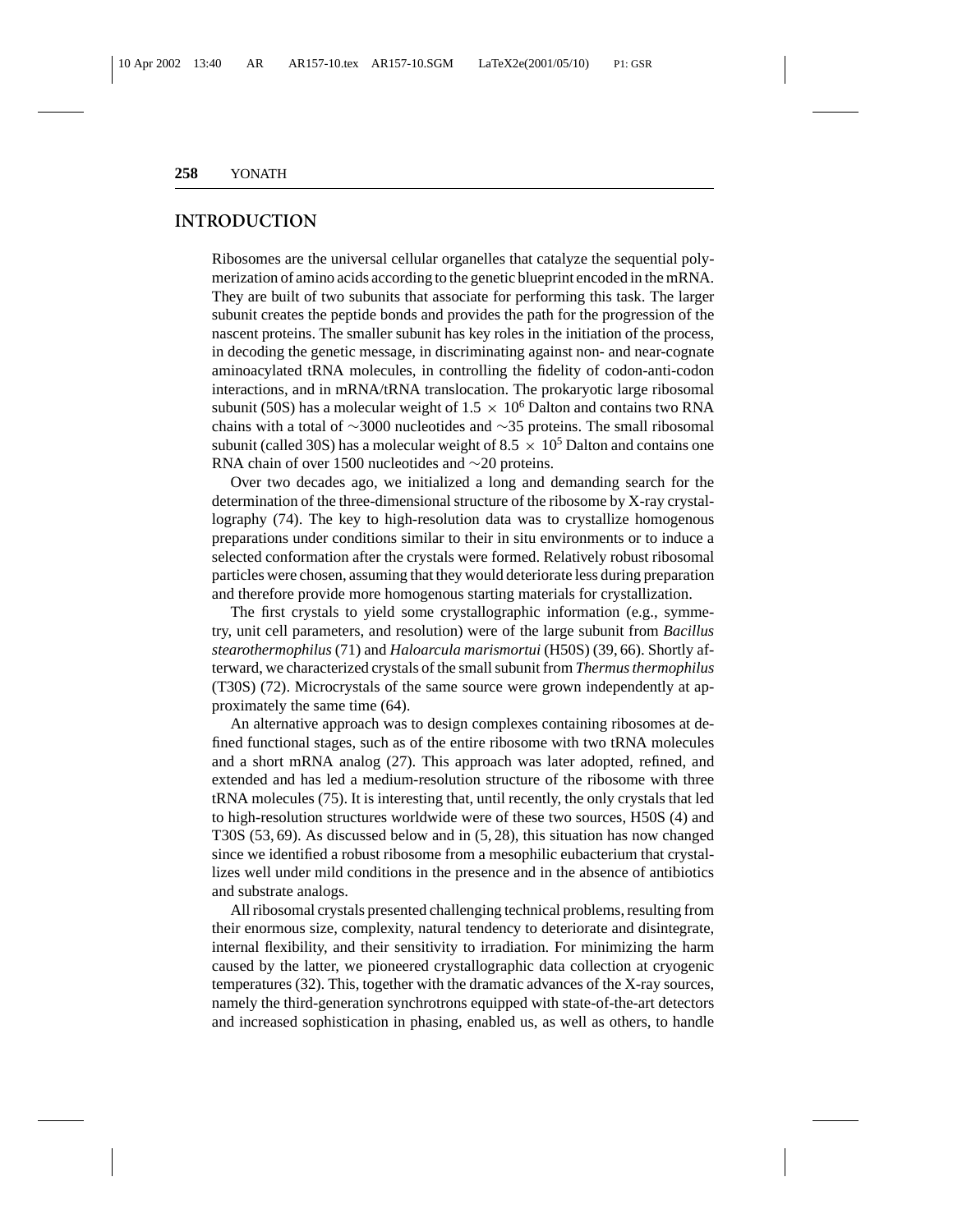most of the technical problems. Consequently, structures of ribosomal particles are currently emerging at an impressive speed (4, 28, 53, 69). This chapter focuses on the functional relevance of one of the characteristic properties of ribosomal particles: their inherent conformational variability.

From the initial stage of our studies, we aimed at the elucidation of the threedimensional structures of ribosomal particles in functionally relevant conformations. For this aim, we developed two approaches: (*a*) We crystallized and maintained the crystals under close-to-physiological conditions or (*b*) we activated the crystallized subunits and stabilized the so obtained conformation. Although neither of these approaches is simple or routine, we exploited them for the determination of high-resolution, functionally relevant structures of the small and large ribosomal subunits. These structures provide unique tools for the understanding of key questions concerning ribosomal function, mobility, dynamics, and integrity.

### **FLEXIBILITY, FUNCTIONAL ACTIVITY, AND DISORDER**

Among the many crystal types that were obtained by us, the first to diffract to high resolution was that of the large ribosomal subunits from *H. marismortui* (66), the bacterium that lives in the Dead Sea, the lake with the highest salinity in the world. This bacterium withstands the high salinity as well as the elevated temperatures and has developed a sophisticated system to accumulate enormous amounts (3M) of KCl, although the medium contains only mM amounts of it (Table 1) (24). The reasons for the potassium intake are most probably not related to the ribosome function. However, the ribosomes of this bacterium adapted to the bacterial in situ environment, and their functional activity is directly linked to the concentration of potassium ions in the reaction mixture (Figure 1).

Initially, we grew the crystals of the 50S subunits from this bacterium (H50S) under conditions mimicking the interior of the bacteria at their log period. In these experiments, crystals were grown and kept in solutions containing all salts required to maintain a high functional activity of these halophilic ribosomes, including 3 M potassium chloride. Under these conditions, nucleation occurred rapidly and yielded small disordered crystals. Consequently, we developed a procedure for crystallization at the lowest potassium concentration required for maintaining the integrity of the subunits. Once the crystals grew, we transferred them to solutions containing ∼3 M KCl, allowing the crystallized particles to rearrange into

|              | Early log     | Late log      | <b>Stationary</b> |
|--------------|---------------|---------------|-------------------|
| K in cells:  | $3.7 - 5.0 M$ | $3.7 - 4.0 M$ | $3.7 - 4.0 M$     |
| Na in cells: | $1.2 - 3.0 M$ | $1.6 - 2.1$ M | $0.5 - 0.7$ M     |

**TABLE 1** The concentration of ions within the cells of *Haloacula marismortui* [based on (24)]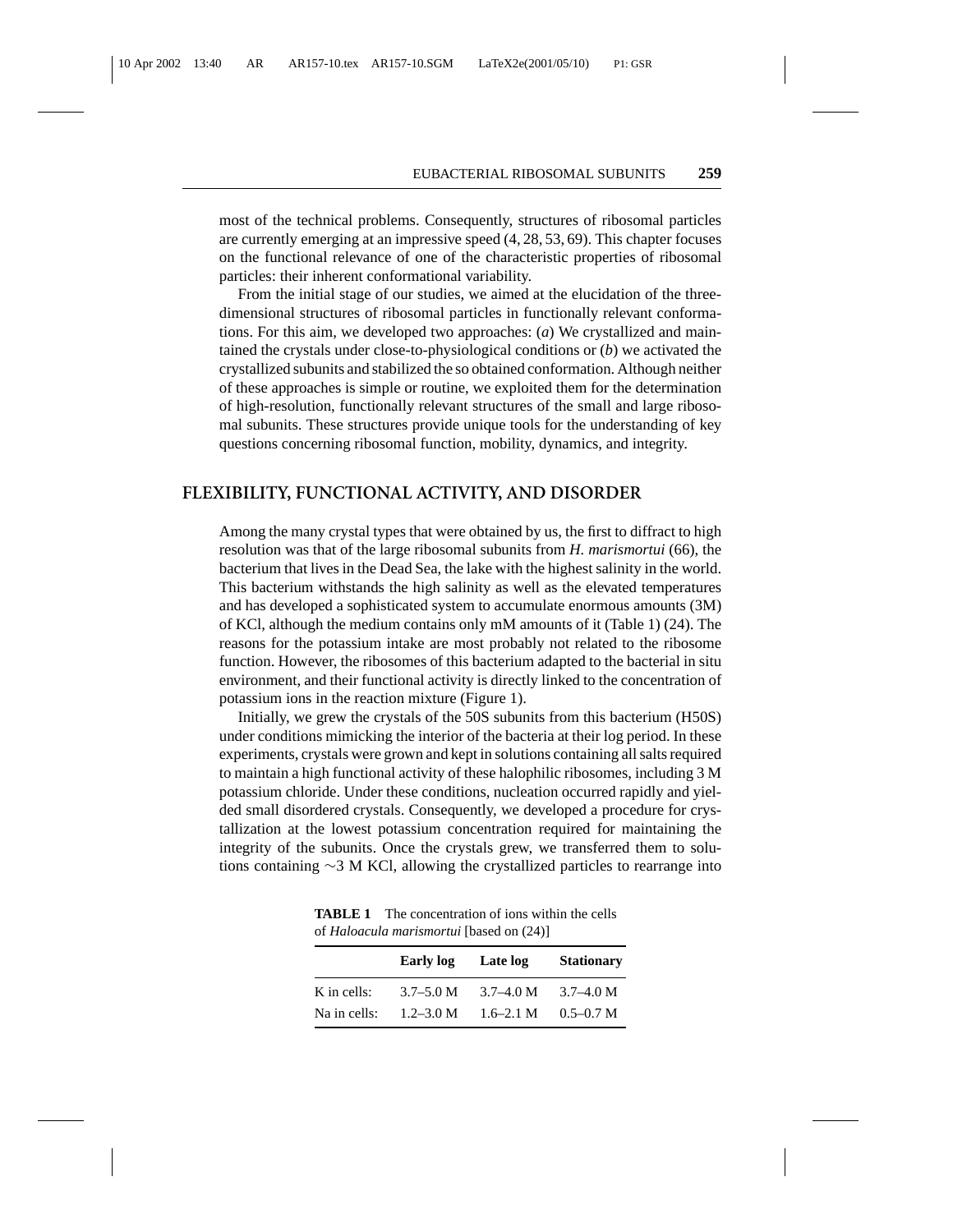

**Figure 1** The functional activity of the ribosomes from *H. marismortui* at different potassium concentrations. Activity was checked by the synthesis of polypeptides and by the incorporation of 50S into 70S. In both cases, the ribosomal particles underwent heat activation at 55° for 40 min, and homo- or heteronucleotides served as mRNA chains.

their active conformation and regain their full functional activity. These crystals exhibited functional activity and diffracted well to high resolution (66, 73), but the high potassium concentration within them caused severe problems in the course of structure determination (29, 73). The combination of severe nonisomorphism, apparent twinning, high radiation sensitivity, unstable cell constants, nonuniform mosaic spread, and uneven reflection shape hampered the collection of data usable for structure determination. As these problems became less tolerable at higher resolution, the structure determination under close-to-physiological conditions stalled at resolutions lower than  $5 \text{ Å } (3, 29, 68, 73)$ .

Improved crystals were obtained by drastic reduction (to mM amounts) of the salt concentration in their stabilization solution and by the exchange of high concentration of KCl by relatively low concentration of NaCl. These far-fromphysiological conditions yielded a structure at 2.4  $\AA$  resolution (4) and even allowed the binding of compounds believed to be substrate analogs, such as CCdAphosphate-puromycin (47). However, while under the far-from-physiological conditions, these ribosomes are less active in synthesis of proteins (56).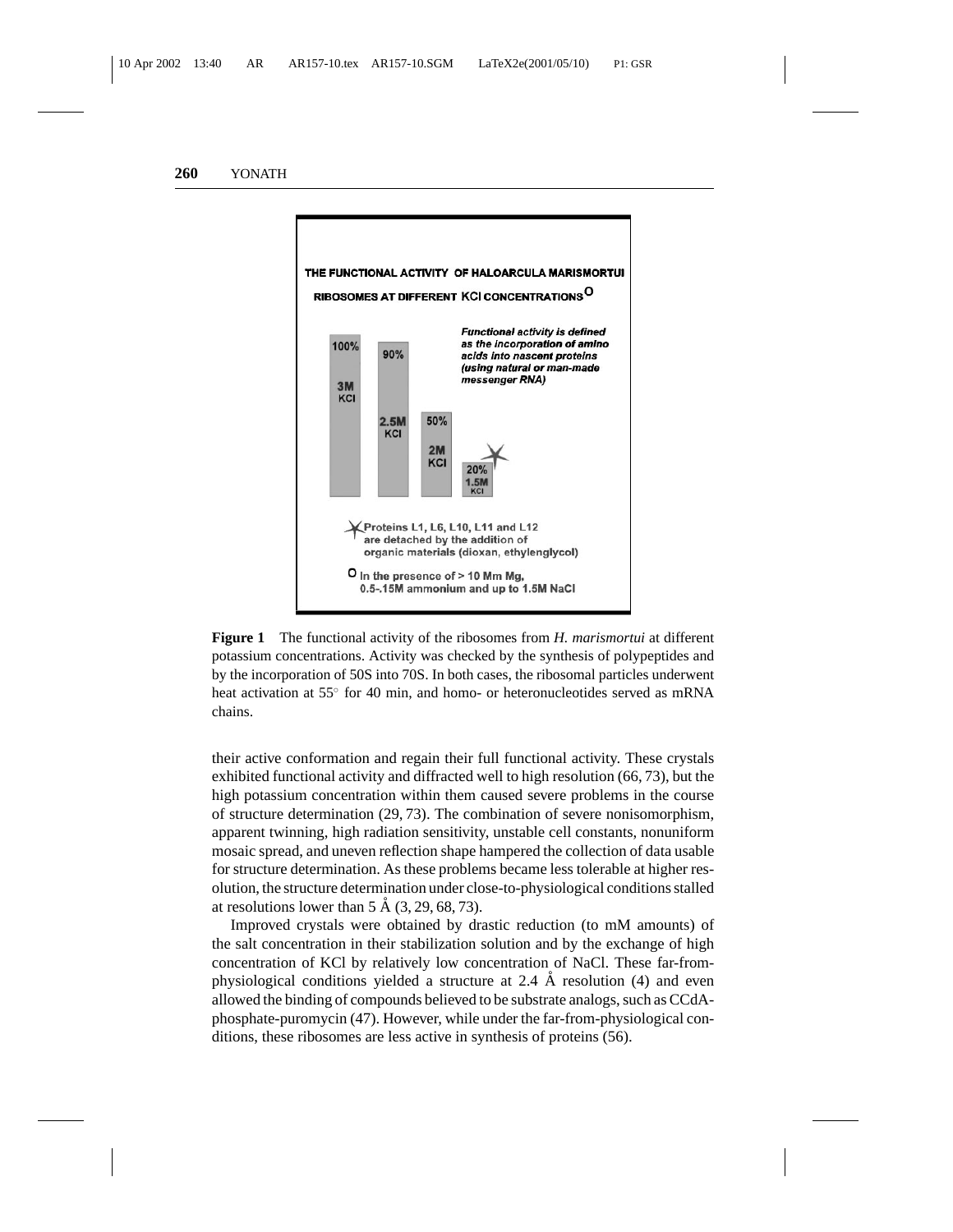Several regions, including RNA helices and more than four proteins, were not observed in the 2.4  $\AA$  map of H50S (4). These were considered to be disordered. Almost all these untraceable regions are known to be heavily involved in the process of protein biosynthesis. Two of the RNA helical elements form intersubunit bridges, "the A-site finger" (H38) and the bridge reaching the decoding center (H69), within the assembled ribosome and interact with the tRNA molecules. The central loop of protein L5 forms the only intersubunit bridge made solely of proteins (together with protein S13 from the small subunit). Two additional proteins (L12 and L10) are involved in the contacts with the translocational factors and in factor-dependent GTPase activity (14), and protein L11 is involved in elongation factor activities (16). Protein L1 is a translational repressor binding mRNA (46), and its absence has a negative effect on the rate of protein synthesis (59).

All four proteins not observed in the 2.4  $\AA$  map match the list of proteins that we detached selectively from halophilic ribosomes (20). Furthermore, the low salt conditions used for the stabilization of the crystals are similar to those developed by us for the detachment of the selected proteins, namely the lowering of the salt concentration while adding modest amounts of organic materials. Evidently, these proteins are loosely held by the core of the large subunit, and it may well be that their level of disorder within the crystals allows partial or full removal from the large subunit. These crystals contain unusually large and continuous solvent regions (73) and accommodate materials the size of average ribosomal proteins (A. Bashan & J. Harms, unpublished data). Interestingly, the two major features not seen in the  $2.4 \text{ Å}$  map of H50S form the lateral protuberances, called the L1 stalk (H76-H78 with their bound protein L1) and the L12 stalk (H43-H44 and their bound proteins L10 and L12), that create the prominent features of the typical shape of the large subunit (Figure 2). Electron microscopy (EM), using negative staining, dark field, or cryo-EM reconstruction, readily observed both of them. These protruding stalk elements were also detected in electron density maps obtained from the crystals of H50S grown and maintained under close to physiological conditions (2, 73) albeit at lower resolution.

# **ARE THE INTERSUBUNIT BRIDGES DISORDERED IN UNBOUND RIBOSOMAL SUBUNITS?**

All structural elements assumed to be disordered in the 2.4  $\AA$  structure of H50S were clearly detected in the  $5.5 \text{ Å}$  maps of the assembled 70S ribosome. This stimulated the notion that structural elements that interact with the small subunit or with ribosomal substrates are disordered in the unbound large subunit and may be stabilized in the 70S ribosome by intersubunit interactions or by their contacts with the tRNA molecules (75).

A possible cause for the disorder of the functionally relevant features in the 2.4 A structure of H50S may be linked to the fact that these ribosomal particles were measured under conditions far from the in vivo situation. Biochemical, functional, and electron-microscopical studies indicate that these features are inherently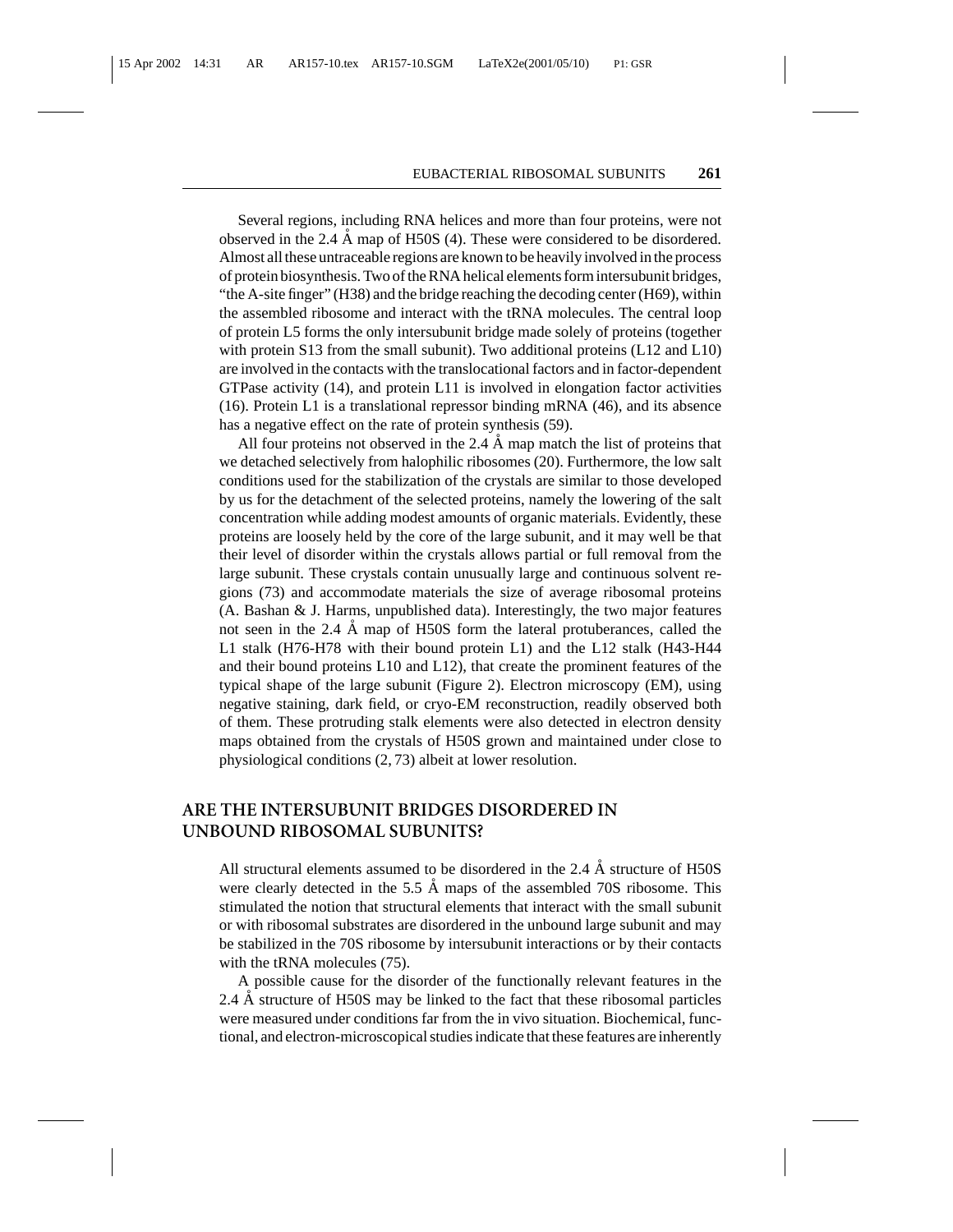flexible, but flexibility is not necessarily synonymous with disorder. In many cases, flexible structural elements assume several well-defined conformations, and the switch from one conformation to another is related to their functional states. Detecting large disordered features in the high-resolution structure of H50S may indicate that the ribosomal strategy to avoid subunit association and substrate binding under far-from-physiological conditions is to introduce disorder in the relevant features.

To shed light on this intriguing question, we searched for a robust nonhalophilic bacterium as a potential source for suitable ribosomes. In parallel, we continued our efforts to elucidate the structure of H50S under close-to-physiological conditions. We recently calculated an electron density map from data collected from H50S crystals grown and kept under conditions mimicking the physiological environment of *H. marismortui* (I. Agmon, unpublished data). The resolution  $(3.6 \text{ Å})$ of our map is somewhat lower than that obtained for the crystals kept under farfrom-physiological conditions. Nevertheless, the map is interpretable and enabled a rather detailed comparison between the two structures. The conformations of almost all the proteins in our structure differ to some extent from those observed under far-from-physiological conditions. The larger differences were observed in the locations and the internal order of the termini extensions. Under close-tophysiological conditions, more tails and extensions reach functionally important locations, such as tRNA-binding sites and intersubunit bridges. Also, many of the RNA regions disordered in the 2.4 Å map of H50S (4), such as helices H1, H38, and the L11 arm, are ordered. Thus, it is conceivable that the disorder of the features in the 2.4  $\AA$  structure of H50S reflects the strategy that the large subunit developed in order to avoid nonproductive association with the small subunit or with factors and substrates under far from natural conditions.

The search for a suitable mesophilic ribosome was stimulated by several reasons in addition to the apparent disorder of the functional elements of the 2.4  $\AA$  structure of H50S. *H. marismortui* is an archaea bearing low compatibility with *Escherichia coli*, the species yielding most of our knowledge on ribosomes. Despite the suitability of the ribosomes from *H. marismortui* for high-resolution crystallography, they have not become a subject of many biochemical studies. Consequently, only a small part of the vast amount of data of ribosomal research accumulated over almost half a century can be related directly to its structure. In addition, the antibiotics from the macrolide family hardly bind to the halophilic ribosomes because a key adenine is a guanine in their 23S RNA. They are also rather resistant to most of the antibiotic agents (40), even under suitable conditions. Thus, it is not surprising that contrary to the wealth of crystallographic information already obtained about binding of factors and antibiotics to the small subunit (9, 11, 12, 49, 50), only complexes of H50S with materials believed to represent substrate analogs were suitable for high-resolution crystallographic studies (47). Furthermore, despite extensive studies exploiting these complexes, the mechanism of the peptidyl-transferase activity is still not understood (5). In contrast to the strict requirements for antibiotics binding, all nucleotides crucial for the catalytic activity in the proposed mechanism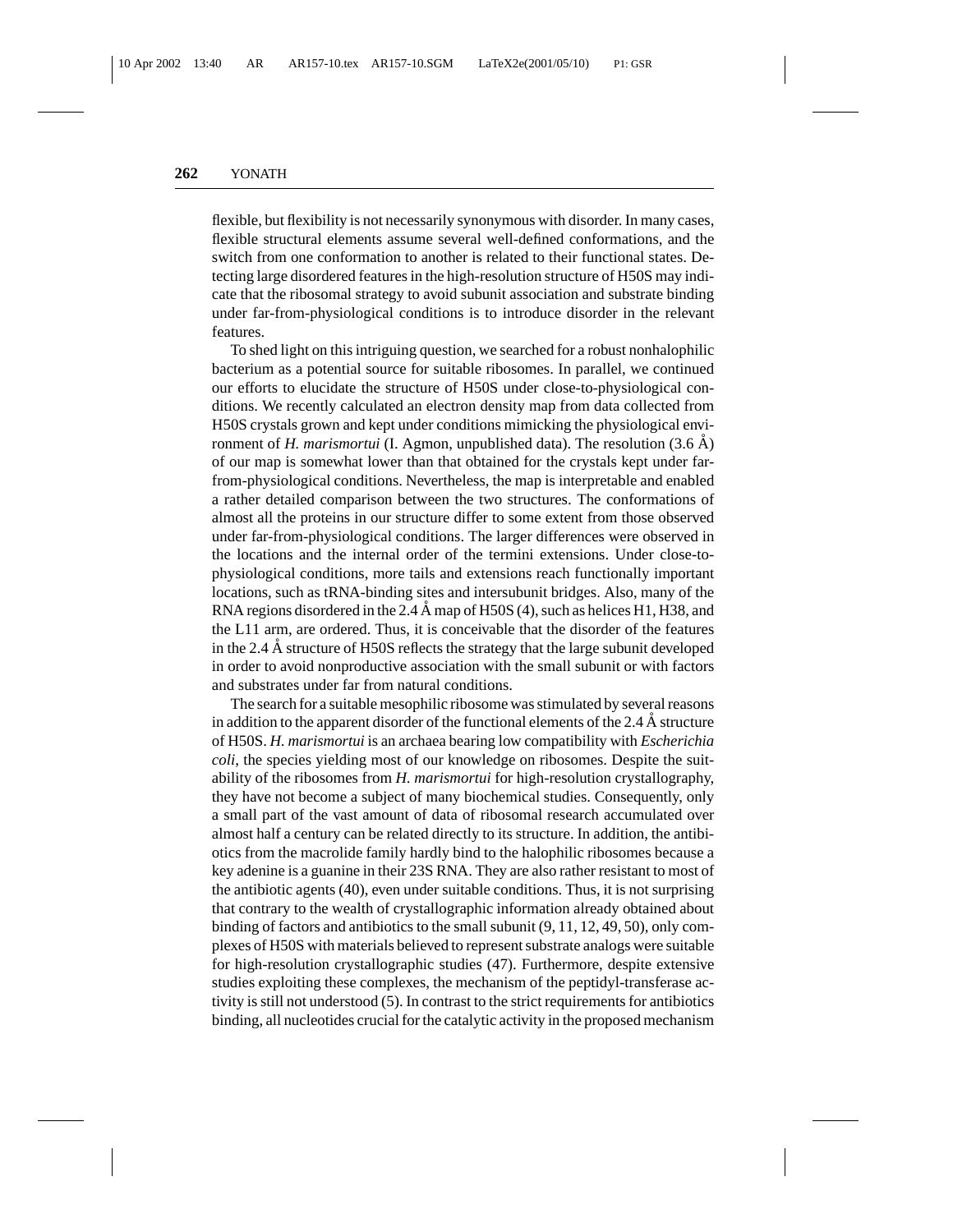(47) could be mutated with little or no effect on peptide bond formation in vitro (51) and in vivo (62).

As mentioned above, we identified a robust ribosome from a mesophilic bacterium, *Deinococcus radiodurans* [and determined the 3.0 Å resolution structure of its large subunit  $(6, 28)$ . The ribosome of this source shows a high homology to those of *T. thermophilus* and *E. coli*, and the crystals of its large subunit were grown and maintained under conditions almost identical to the bacterial in situ environment. These crystals, as well as those grown from complexes of these subunits with antibiotics, diffract to higher than  $3 \text{ Å}$  resolution, are relatively stable in the X-ray beam, and yield crystallographic data of high quality. Thus, they provide an excellent system to investigate antibiotic binding (54), shed light on the mechanism of peptide bond formation, and provide more insight into functional flexibility.

The structure of the large ribosomal subunit from *D. radiodurans*, *D50S*, as determined by us at  $3 \text{ Å}$  resolution, is significantly more ordered than that of H50S. Thus, most of the features that are disordered in H50S are well resolved in D50S (6, 28). Among the well-ordered features are the intersubunit bridges to the upper part of the small subunit (formed by helix H38) and to the decoding site (formed by H69), as well as the middle loop of protein L5, which forms the only intersubunit brige formed solely by ribosomal proteins "only protein" bridge. Also well ordered are the L1 arm (helices H76–H78) and the GTPase center (helices H42–H44 and protein L11). All display orientations that differ from those seen in the 5.5  $\AA$  structure of the 70S ribosome complex (75), which manifests their inherent flexibility.

Figure 3 demonstrates a feasible sequence of events leading to the creation of the intersubunit bridge, spanning from the large subunit to the decoding center on the small one. Helix H69, which is responsible for this bridge, lies in the unbound 50S subunit on the interface surface and interacts intensively with helix H70. Once the initiation complex, which includes the small subunit and tRNA at the P-site (see below for more detail), approaches the large subunit, the tRNA pushes helix H69 toward the decoding center, and the intersubunit bridge is formed.

The inherent flexibility of the ribosomal features is exploited also for controlling events in translocation. The comparison between the structure of the unbound 50S and the 70S ribosome indicates how the L1 arm facilitates the exit of the tRNA molecules. In the complex of T70S with three tRNA molecules, the L1 stalk interacts with the elbow of E-tRNA, and the exit path for the E-tRNA is blocked by proteins L1 from the large subunit and S7 from the small one (75). In the unbound mesophilic 50S, the L1 arm is tilted ∼30 degrees away from its position in the T70S ribosome (Figure 4), and it does not block the presumed exit path of the E-site tRNA. Hence, the mobility of the L1 arm is utilized for facilitating the release of E-site tRNA. Superposition of the structure of the mesophilic unbound 50S on the T70S ribosome allowed the definition of a pivot point for a possible rotation of the L1 arm.

Our structure analysis showed that a similar strategy is taken when protein tails are involved in functional aspects. Almost all ribosomal proteins are built of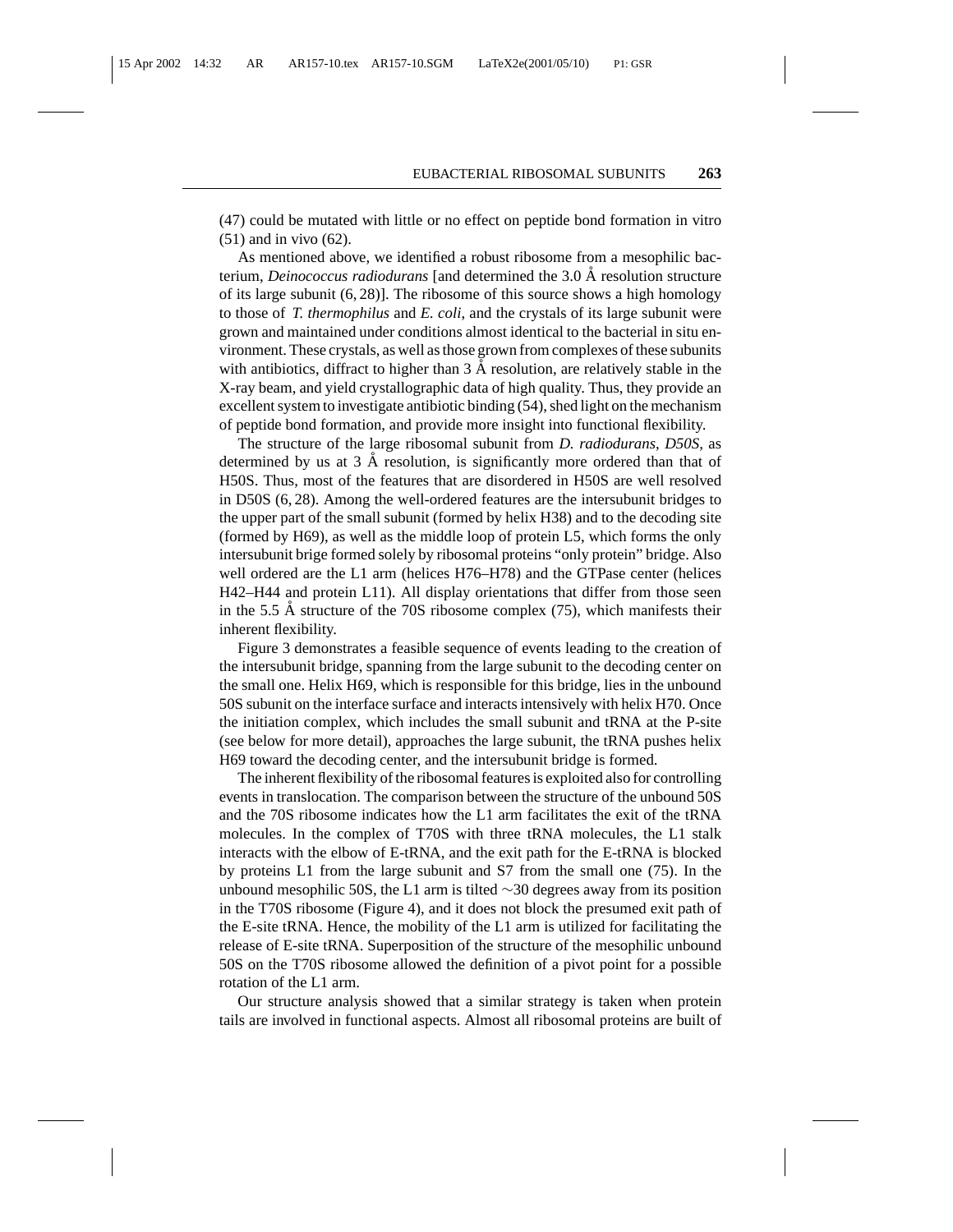globular domains with extended tails or loops. Most of the globular domains are located on the solvent side of the particle, with their tails buried in the interior, and stabilize the RNA fold. However, the tails of a few proteins are pointing into the solution and are less engaged in RNA contacts. Some of these may make contributions to the efficient binding of nonribosomal factors participating in the process of protein biosynthesis by using their long tails as tentacles that enhance the correct positioning of the factors [as seen below and in  $(6, 25, 50)$ ]. It is conceivable that the flexibility of these tails is also used for the reverse path. Once the binding is no longer required, the protein tails can stretch out, or become disordered, and release the compounds.

In general, the protein tails in the ribosomes that were kept close to their physiological environment seem to be more involved in protective interactions and reach closer to the functionally relevant sites than those maintained under nonphysiological conditions. Figure 5 shows examples for both tasks. The tail of protein L2 in the large subunit that was kept under physiological conditions (D50S) encloses and embraces an important RNA feature (H66), whereas the tail of the counterpart in the less physiologically relevant H50S particles folds away from the sensitive area. The second example is protein L27, which is located on the interface side of D50S at the base of the central protuberance (CP) in proximity to the peptidyltransferase center, consistent with results of immune electron microscopy, proteinprotein cross-linking, affinity labeling, chemical probing (57, 70), and footprinting (A. Mankin, personal communication). This protein has been implicated as a constituent of the peptidyl-transferase center of *E. coli* 50S by a variety of experimental observations. These include a deletion mutant that grows much slower than the wild type and shows deficiencies in the peptidyl-transferase activity and impaired enzymatic binding of Phe-tRNA Phe to the A-site. Although we did not resolve termini of four amino acids, in our structure it reaches the proximity of the P- and the A-sites, consistent with the proposal that it contributes to peptide bond formation by facilitating the proper placement of the acceptor end of the A-site tRNA (70). In contrast, the protein placed at the location of L27 in the 2.4  $\AA$  structure of H50S (called H21e) folds backward, toward the interior of the subunit, consistent with the hypothesis that the tails of the ribosomal proteins that bind factors and substrates fold away from the action sites when the conditions are not suitable for productive protein biosynthesis.

# **CONFORMATIONAL MOBILITY: THE KEY FOR SUBUNIT ASSOCIATION, DISSOCIATION, AND THE INITIATION OF PROTEIN BIOSYNTHESIS**

The small ribosomal subunit is less stable than the large one. We found that by exposing 70S ribosomes to a potent proteolytic mixture, the 50S subunits remained intact, whereas the 30S subunits were completely digested (18). Similarly, large differences in the integrity of the two subunits were observed when attempting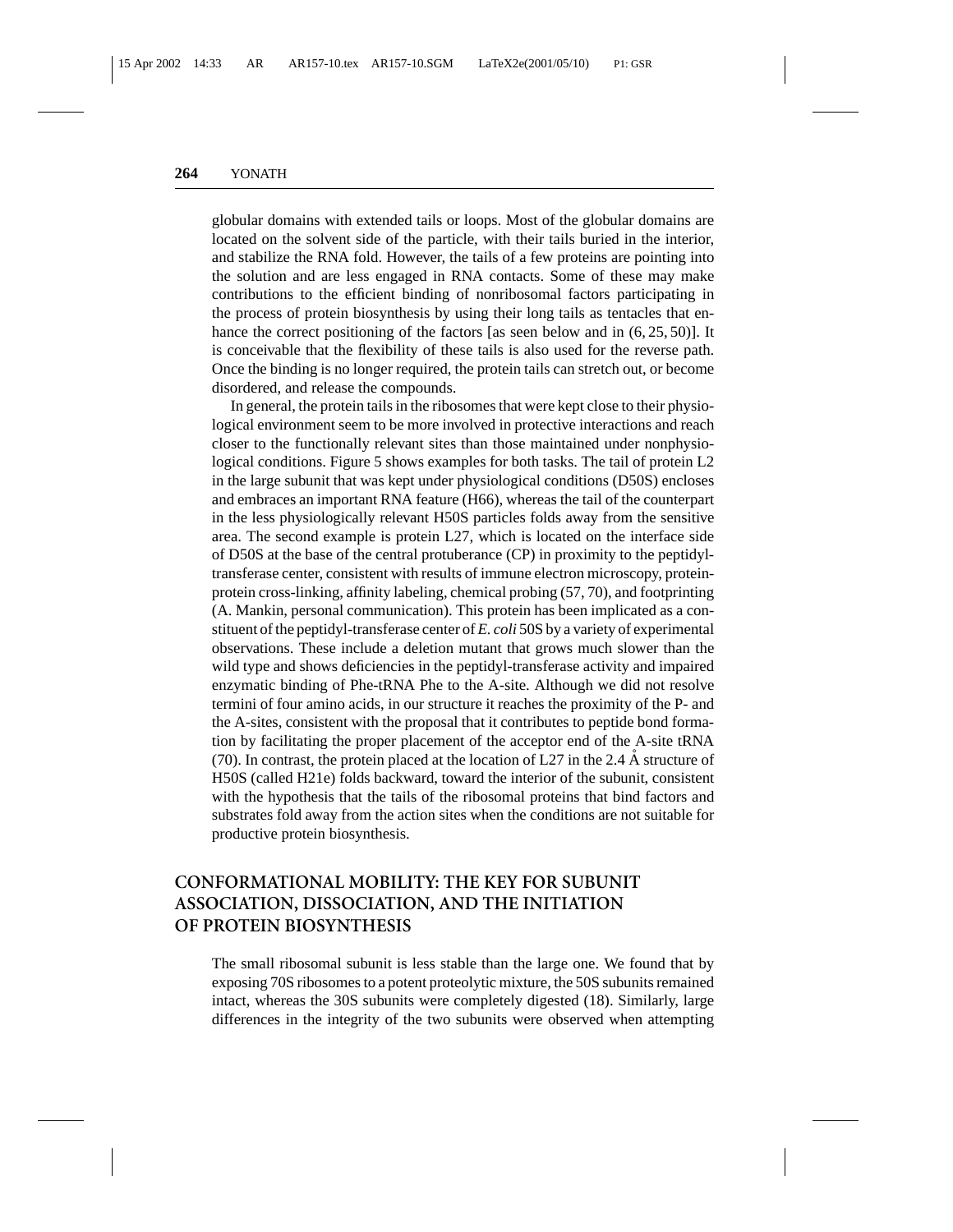crystallization of entire ribosomes assembled from purified subunits. Crystals obtained from these preparations consisted only of 50S subunits (7), and the supernatant of the crystallization drop did not contain intact small subunits but did show 30S proteins and a fragmented 16S RNA chain. Consequently, among the many ribosome sources that were tested, only the 30S from *T. thermophilus*(T30S) crystallized is suitable for crystallographic studies. Almost a decade was needed to minimize the severe nonisomorphism of this form, and all the procedures developed for increasing the homogeneity of these crystals are based on post-crystallization treatments. Our approach, described below and in (50, 53, 63), is to induce a specific conformation. Other approaches include treatment of the crystal by Co-hexamine (15, 69), a material known to bind specifically to RNA chains and increase their rigidity (13), or by spectinomycin (12), an antibiotic agent that locks the "head" (Figure 6) of the small subunit in a particular conformation (43).

The first task of the small subunit is to form the initiation complex; therefore, we assumed that the commonly used heat-activation procedure, developed over 30 years ago (76), induces the conformation required for this task. For obtaining small subunits at that particular conformation, we exposed our T30S crystals to elevated temperatures, according to the routine heat-activation procedure. Once activation was achieved, the conformation of the particles was stabilized (at ambient temperature) by incubation with minute amounts of a heteropolytungstate cluster, W18 (53, 63). The same procedure was employed for complexes of T30S with compounds that facilitate or inhibit protein biosynthesis, mRNA analogs, initiation factors, and antibiotics. Soaking in solutions containing the nonribosomal compounds in their normal binding buffer was performed at elevated temperatures. Once the functional complex was formed, the crystals were treated with the W18 cluster.

The initiation of protein biosynthesis has an important role in governing the accurate setting of the reading frame, as it facilitates the identification of the start codon of the mRNA. In prokaryotes, the initiation complex contains the small subunit, mRNA, three initiation factors (IF1, IF2-GTP, and IF3), and initiator tRNA. IF3 plays multiple roles in the formation of this complex. It influences the binding of the other ligands and acts as a fidelity factor by destabilizing noncanonical codon-anticodon interactions. It also selects the start-mRNA codon (37, 60) and the correct initiator tRNA to be positioned at the P-site (in prokaryotes, the fMET-tRNA). It stabilizes the binding of the fMet-tRNA/IF2 complex to 30S and discriminates against leaderless mRNA chains (42, 61). IF3 also acts as an antiassociation factor because it binds with a high affinity to the 30S subunit and shifts the dissociation equilibrium of the 70S ribosome toward free subunits, thus maintaining a pool of 30S (26).

IF3 is a small basic protein of about 20 kD. It consists of C and N terminus domains (IF3C and IF3N) connected by a rather long lysine-rich linker region. The structure of the entire protein has not been determined, but NMR (22, 23) and X-ray structures of the N- and C-terminal domains have been reported (8, 36). The interdomain linker appears as a rigid alpha-helix only in the crystals containing it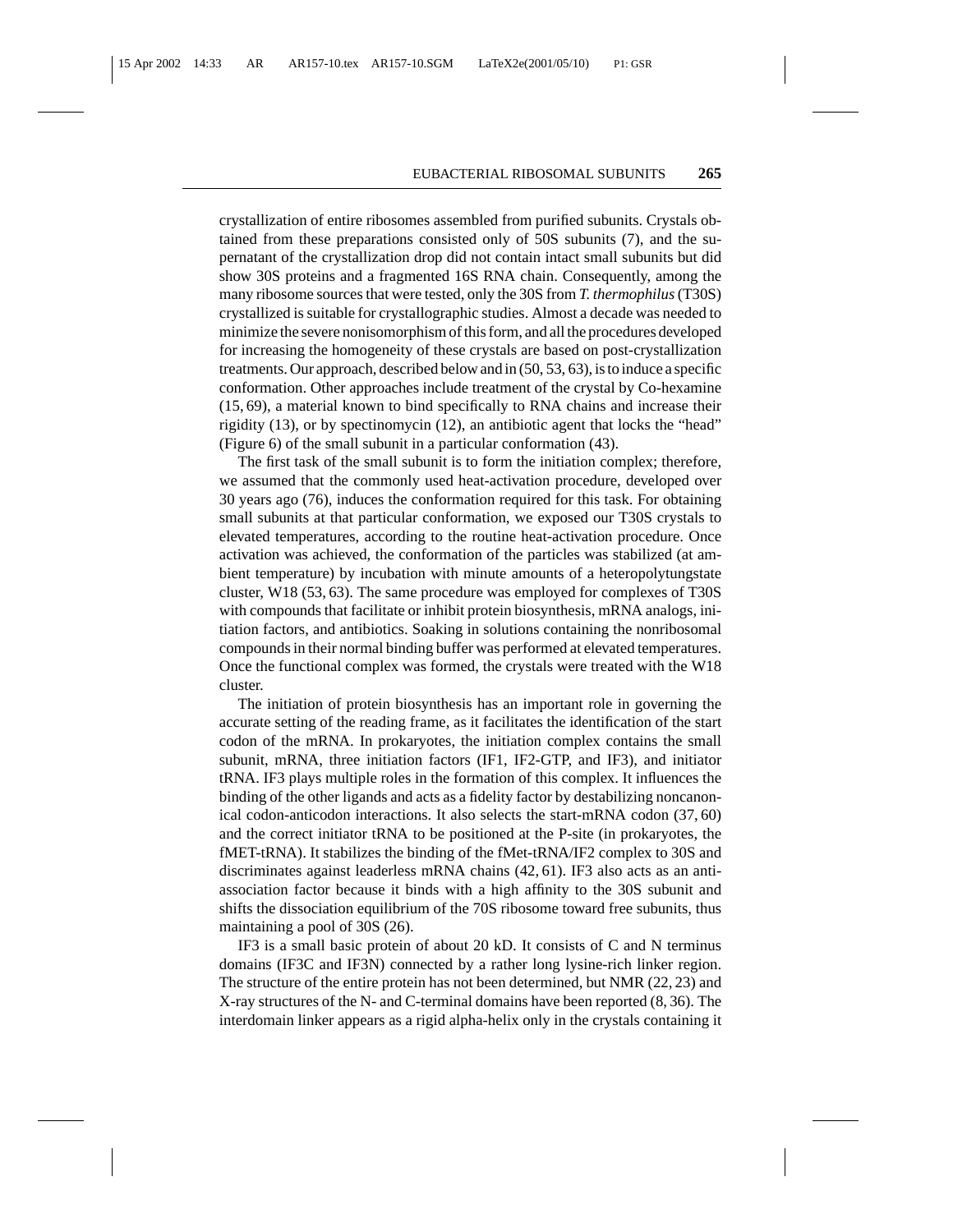and IF3N. However, the NMR studies showed that even under physiological conditions, the linker is partially unfolded and displays flexibility (17, 33, 34, 36, 45). Subsequently, the interdomain distances vary between 25 and 65 Å.

Crystals of the complex of T30S with IF3C were produced by heat activation and W18 stabilization. The conformation of the small subunits in this crystal is almost identical to that obtained by heat activation of the isolated particles (50). This indicates that activated and stabilized T30S has the conformation of the small subunit during the initiation phase of protein biosynthesis. It also explains why no major conformational changes were observed between the tungstenated and IF3C-bound 30S subunits, contrary to the conformational changes observed while binding IF3 to isolated 30S (21, 41). We therefore conclude that the conformation of the tungsten-bound 30S ribosomal subunit mimics that of the small subunit at the initiation stage and that the W18 cluster imitates the C-terminal domain of IF3 (Figures 6 and 7). Indeed, in competition experiments, crystals treated with W18 prior to soaking in solutions containing IF3C failed to bind IF3C.

Striking differences in the conformations of the proteins that bind IF3 (S18, S11, and S7) and of those interacting with them, such as protein S2, were detected by comparing the structure of isolated T30S (69) and that bound to IF3C (50). These proteins have tails and extended loops pointing toward the solution, in contrast to the majority of tails of ribosomal proteins that are buried within RNA features. An interesting example is protein S18. Its long terminus tails are more ordered in the tungstenated or IF3C-bound T30S than in the Co-hexamine-treated small subunits. These tails appear to act as tentacles that enhance the binding of IF3C, consistent with the firm binding of this domain to the ribosome (55, 67). They are also capable of binding the IF3C mimic, namely the W18 cluster (Figure 7).

The initiator mRNA in prokaryotes includes, along with the start codon, an upstream purine-rich sequence (SD, Shine-Dalgarno). This pairs with a complementary region in the 16S RNA (anti-SD) at its  $3'$  end, thus anchoring the mRNA chains. In the high-resolution structures of the 30S subunit, the anti-SD region is located on the solvent side of the platform, the region that also contains a large part of the E- site. Using crystals of T30S in complex with IF3C, IF3C binds to the 30S particle at the upper end of the platform on the solvent side (Figure 6), close to the anti-SD region of the 16S rRNA (50). This location reconfirms the results of NMR and mutagenesis of the IF3 molecule (55) and is compatible with the effect of the double mutations 1503, 1531 (19). It is also consistent with almost all the crosslinks, footprints, and protection patterns reported for the *E. coli* system (38, 52).

# **CONFORMATIONAL MOBILITY GOVERNS SUBUNIT ASSOCIATION AND DISSOCIATION**

It has been suggested that the C-terminal domain of IF3 (IF3C) performs many of the tasks assigned to the entire IF3 molecule: preventing the association of the 30S with the 50S subunit and contributing to the dissociation of the entire ribosome (30).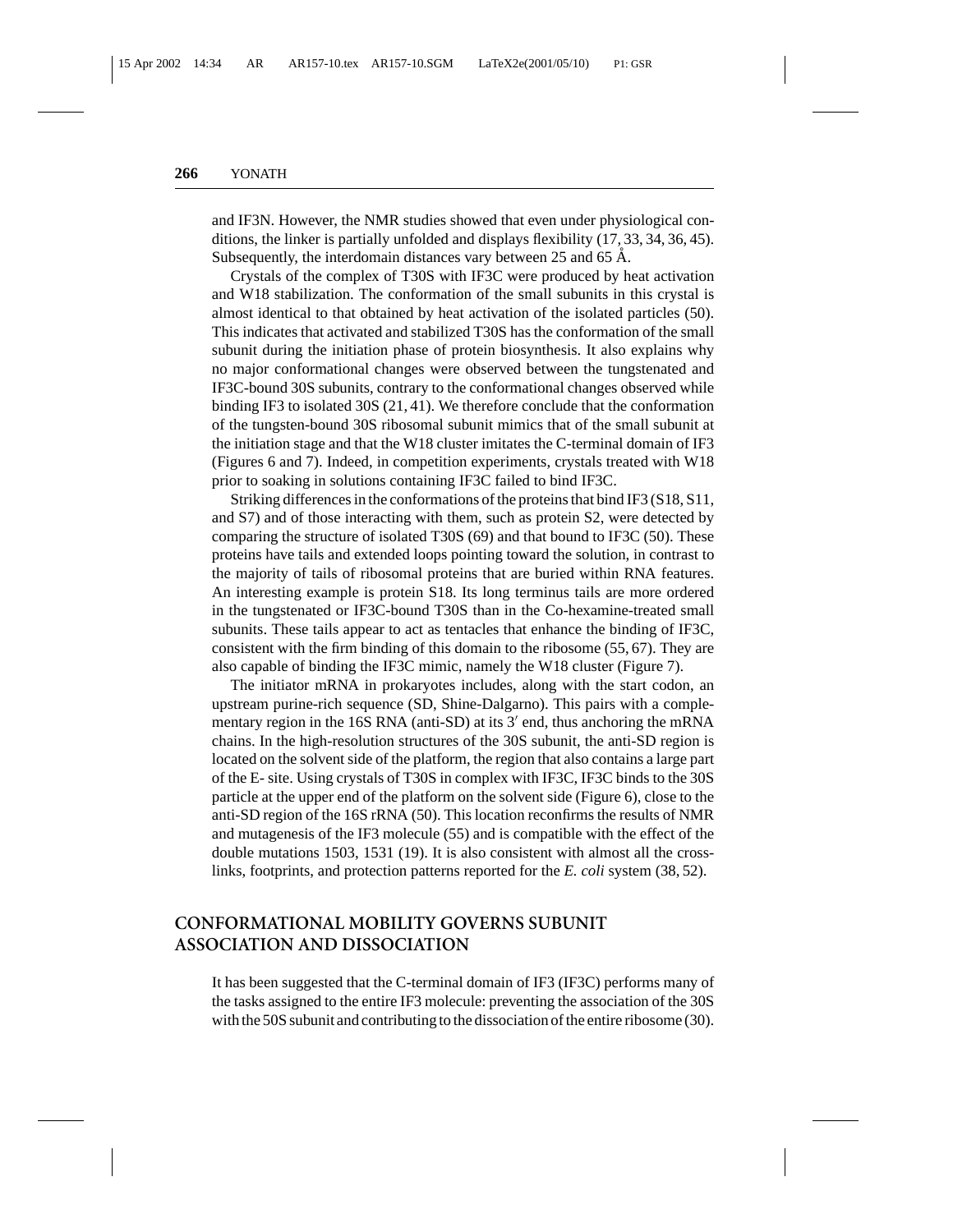IF3C also influences the formation of the initiation complex. The ability of IF3 to discriminate noncanonical initiation codons, or to verify codon-anticodon complementarity, has been attributed mainly to IF3N (10).

The location of IF3C we observed suggests that the binding of IF3C to the 30S subunit influences the mobility of the platform near the anchoring site of the SD sequence. The binding at this site could affect the conformational mobility of the platform, essential for the association of the two ribosomal subunits to form a productive ribosome, consistent with biochemical observations indicating that IF3C prevents subunit association or promotes dissociation by influencing the conformational dynamics of the subunit. The spatial proximity of the IF3Cbinding site to the anti-SD region suggests a connection between them. These interactions could suppress the change in the conformational dynamics induced by IF3, thus allowing subunit association. The connection between the double mutation of G1530/A1531 to A1530/G1531 and the reduced IF3 binding to the 30S subunit, together with the enhanced affinity of IF3 to the 70S ribosomes, supports this hypothesis.

The placement of IF3C on the solvent side of the upper platform sheds light on the initial step of protein biosynthesis, which involves the detachment of the SD sequence. This region is also involved in the displacement of the platform that accompanies the translocation (21), as part of the combined head-platformshoulder conformational changes. The binding of IF3C and the hybridization of the anti-SD sequence limit the mobility of this region. Upon the detachment of the SD anchor, required at the beginning of the translocation process, the platform may regain its conformational mobility. The bound IF3N leaves a limited, albeit sufficient, space for P-site tRNA, and only small conformational changes are required for simultaneous binding of IF3N, mRNA, and the P-site tRNA. Thus, the influence of IF3N on initiator tRNA binding is based on space-exclusion principles rather than on specific codon-anticodon complementarity rules, as suggested earlier (41).

Only indirect contacts exist between IF3N and IF3C, via the curved connection formed by the interdomain linker that wraps around the platform toward the neck. Various mutations, insertions, and deletions that cause significant modifications in the length of the linker do not have major effects on the efficiency of IF3, which indicates that the linker maintains its flexibility while IF3 is bound to the 30S subunit. Consequently, it can act as a transmitting strap between the two domains and can indirectly affect the conformation of the P-site and induce its specificity (17). Similarly, the structural changes in IF3 could trigger conformational changes within the 30S subunit that are required for initiating the biosynthetic process and may also lead to a suppression of secondary-structure elements in the mRNA. Thus, our placement is consistent with the proposal that the linker maintains its flexibility when IF3 is bound to the 30S subunit and that the flexibility and the ability of the linker region to alter its fold are related to the function of IF3.

Support for the placement of IF3, and for the mechanism inferred from it, is provided by the analysis of the mode of action and the location of edeine (Figure 8), a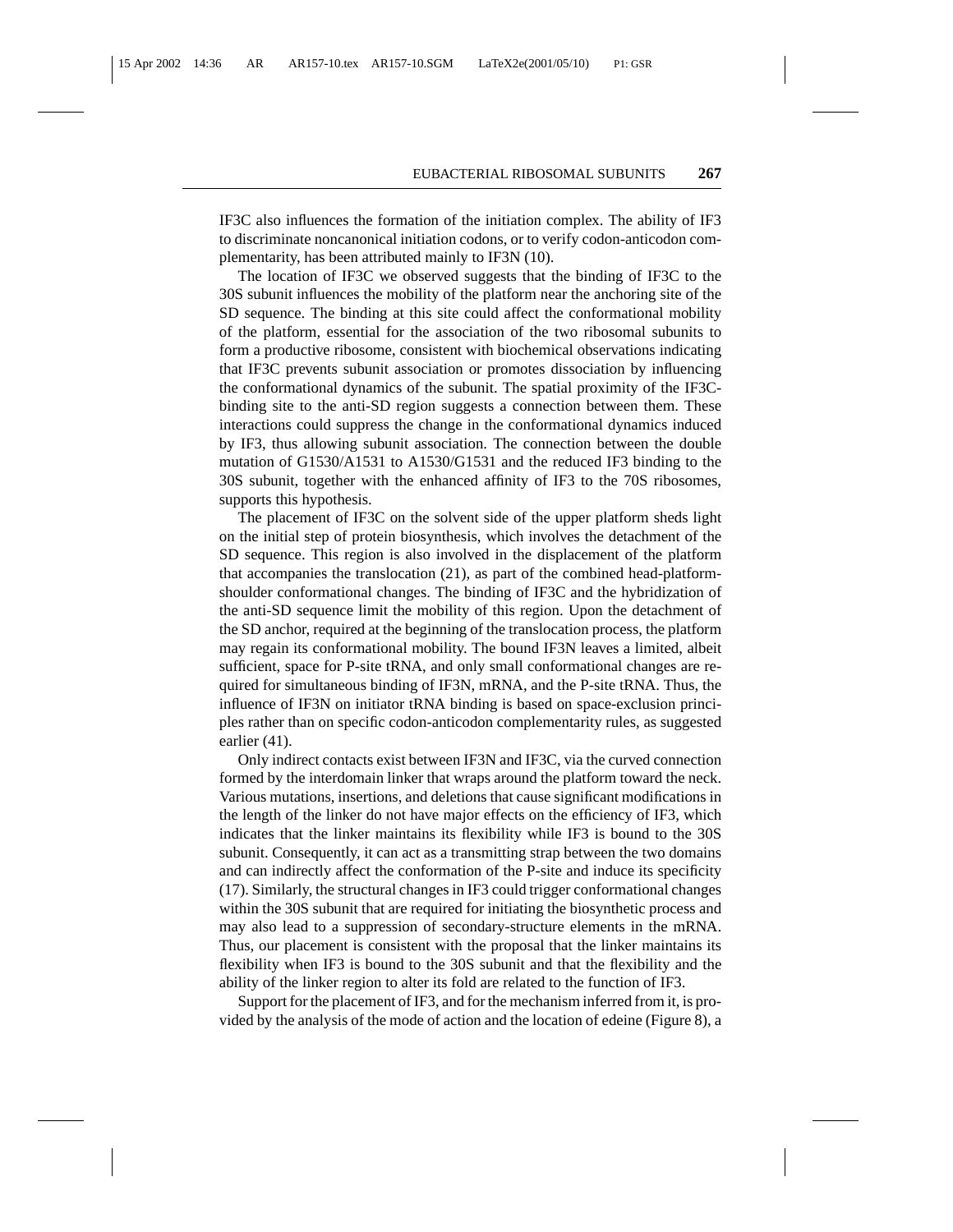universal antibiotic agent that interferes with the initiation process (1, 48). Edeine is a peptide-like antibiotic agent, produced by a strain of *Bacillus brevis*. It contains a spermidine-type moiety at its C-terminal end and a beta-tyrosine residue at its N-terminal end (35). Using crystals of the complex of edeine with T30S, we found that edeine binds in the solvent side of the platform. It also induces the formation of a new base pair between two helices of the platform. In its position, edeine would not alter IF3C binding but might well affect the binding of the linker and hence the binding of IF3N. At the same time, it could affect the 30S mobility, the interaction of the  $3'$  end with IF3C, and the interaction of the 30S and 50S subunits because it connects the penultimate helix (H44) with the major constituents of the platform. By physically linking these components, edeine can lock the small subunit (Figure 8) and hinder the conformational changes that accompany the translation process (21, 65). Independent studies show that pactamycin, an antibiotic agent that shares a protection pattern with edeine, bridges the same helices linked by the edeine-induced base pair (9). Pactamycin is also known to interfere with the initiation process, and its mode of interaction suggests that it may interfere with the pairing of the SD sequence or prevent it.

The universal effect of edeine on initiation implies that the main structural elements important for the initiation process are conserved in all kingdoms (48). Our results show that the rRNA bases that bind edeine are conserved in chloroplasts, mitochondria, and the three phylogenetic domains. Electron microscopy studies on rat liver 40S in complex with the eukaryotic IF3 located it in a region comparable to our findings (58). In this location, IF3 and its eukaryotic counterpart seem to perform their anti-association activity by affecting the conformational mobility of the small ribosomal subunit: in particular, suppressing the conformational mobility of the platform, essential for association of the two ribosomal subunits. Some aspects of the initiation process of protein biosynthesis were different in eukaryotic and prokaryotic systems (31). Nevertheless, neither indicate different locations of IF3. The consistency between our results and the location of the eukaryotic IF may indicate that the main concepts underlying the initiation process and governing the antiassociation properties of the initiation complex have been evolutionarily conserved.

## **CONCLUDING REMARKS**

Ribosomal crystallography, initiated two decades ago, recently yielded an impressive amount of exciting structural information. This chapter relates to characteristics common to all available structures and describes our analyses of selected conformations of the two ribosomal subunits at various functional states. These studies identified the structural elements involved in the dynamics of protein biosynthesis and showed that exploiting inherent flexibility for controlling the functional needs of the ribosome is the general strategy taken by the ribosome. By comparing the structures obtained from conditions far and close to physiological ones, we learned that the ribosome exploits this built-in flexibility as a natural tool for preventing nonproductive binding of factors or intersubunit interactions. This is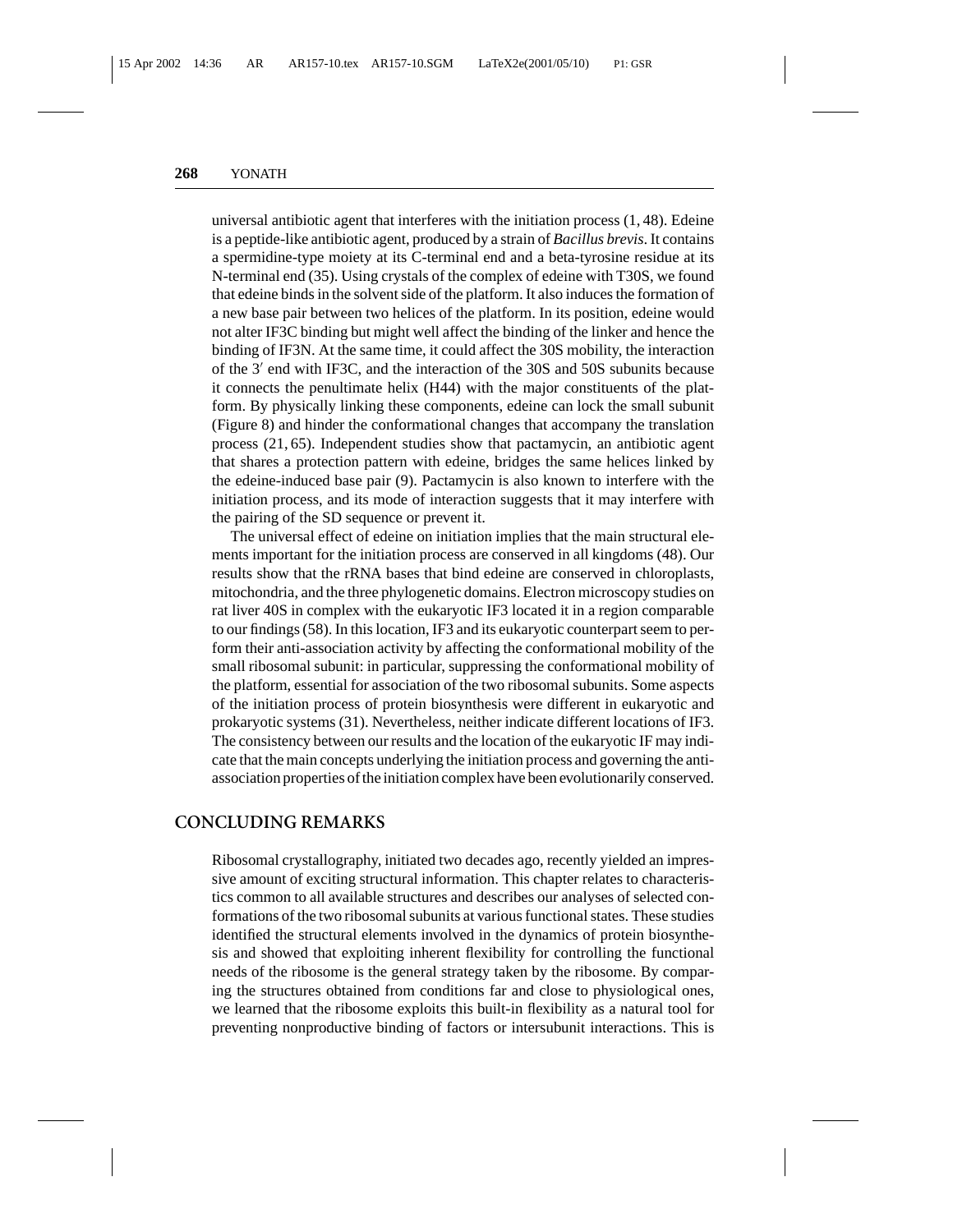achieved either by folding the tails of the binding proteins away from the binding sites or by inducing significant disorder, as seen in the 2.4  $\AA$  structure of the large ribosomal subunit from *H. marismortui* because it represents a conformation that differs from that of the native particle. Still to be revealed is the high-resolution structure of the entire ribosome and the mechanism of peptide bond formation. The need for additional structures required to answer specific questions is evident. However long-lasting the search has been already, it is not over yet, and the reality of understanding the mechanisms of translation by the ribosome are enticing prospects for the future.

#### **ACKNOWLEDGMENTS**

These studies were performed at the Structural Biology Department of the Weizmann Institute, the Max-Planck Research Unit for Ribosomal Structure, and in the Max-Planck Institute for Molecular Genetics in Berlin. Thanks are given J. M. Lehn for indispensable advice; M. Pope for the tungsten clusters; R. Wimmer for recommending the ribosomal source; and M. Wilchek, W. Traub, L. Shimon, and A. Mankin for critical discussions. These studies could not be performed without the cooperation and assistance of the staff of the synchrotron radiation facilities at EMBL and MPG at DESY; ID14/2&4 at EMBL/ESRF and ID19/APS/ANL. The Max-Planck Society, the U.S. National Institutes of Health (GM34360), the German Ministry for Science and Technology (Bundesministerium für Bildung, Wissenschaft, Forschung und Technologie Grant 05-641EA) and the Kimmelman Center for Macromolecular Assembly at the Weizmann Institute provided support. A. Yonath holds the Martin S. Kimmel Professorial Chair.

#### **Visit the Annual Reviews home page at www.annualreviews.org**

#### **LITERATURE CITED**

- 1. Altamura S, Sanz JL, Amils R, Cammarano P, Londei P. 1988. The antibiotic sensitivity spectra of ribosomes from the thermoproteales phylogenetic depth and distribution of antibiotic binding sites. *Syst. Appl. Microbiol.* 10:218–25
- 2. Ban N, Freeborn B, Nissen P, Penczek P, Grassucci RA, et al. 1998. A 9 Å resolution X-ray crystallographic map of the large ribosomal subunit. *Cell* 93:1105–15
- 3. Ban N, Nissen P, Hansen J, Capel M, Moore P, Steitz TA. 1999. Placement of protein and RNA structures into a  $5 \text{ Å}$  resolution map of the 50S ribosomal subunit. *Nature* 400:841–47
- 4. Ban N, Nissen P, Hansen J, Moore PB,

Steitz TA. 2000. The complete atomic structure of the large ribosomal subunit at 2.4 Å resolution. *Science* 289:905–20

- 5. Barta A, Dorner S, Polacek N. 2001. Mechanism of ribosomal peptide bond formation. *Science* 291:203–4
- 6. Bashan A, Agmon I, Zarivach R, Schlünzen F, Harms J, et al. 2001. *High Resolution Structures of Ribosomal Subunits: Initiation, Inhibition and Conformational Variability*. New York: Cold Spring Harbor. In press
- 7. Berkovitch-Yellin Z, Bennett WS, Yonath A. 1992. Aspects in structural studies on ribosomes. *CRC Rev. Biochem. Mol. Biol.* 27:403–44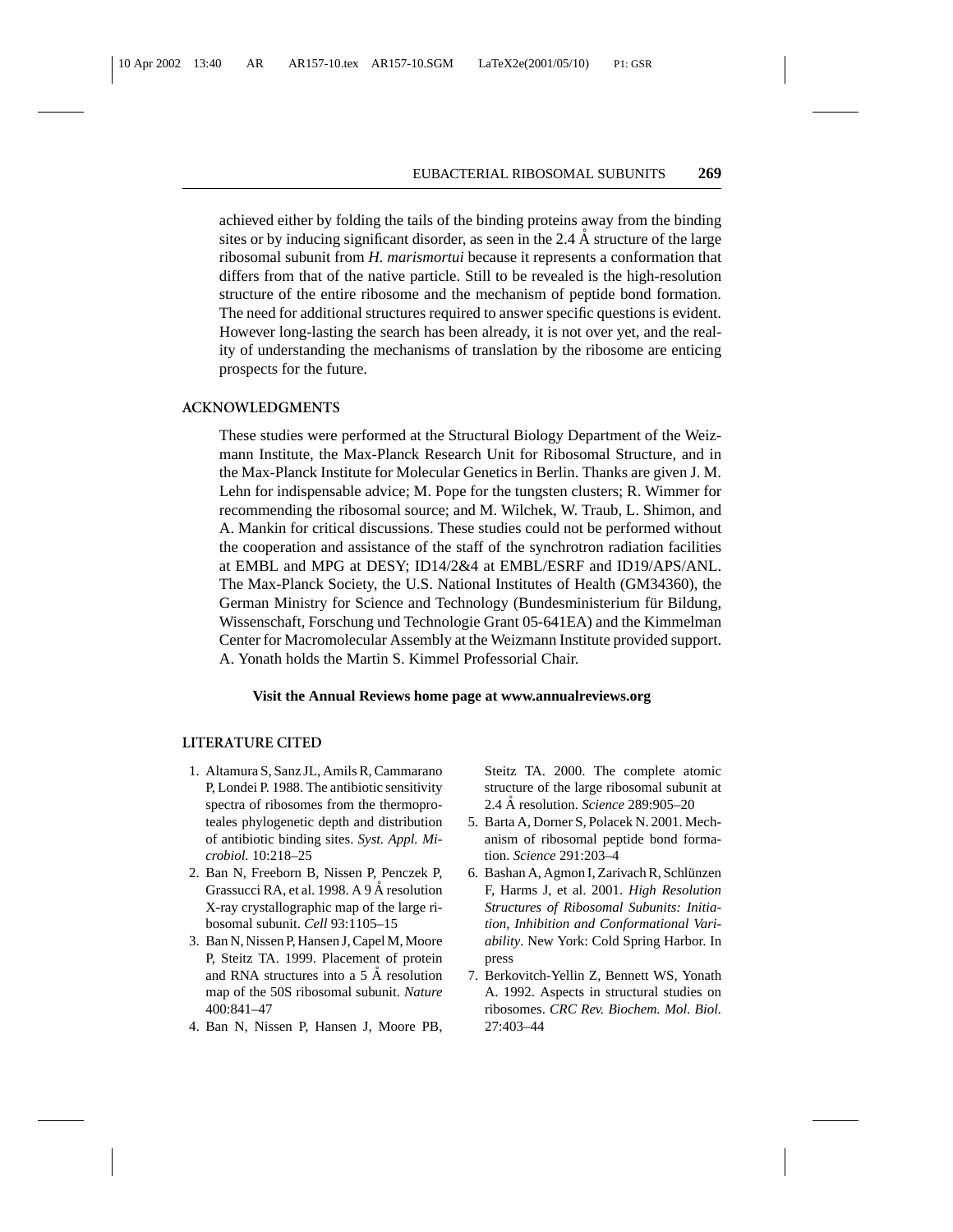- 8. Biou V, Shu F, Ramakrishnan V. 1995. X-ray crystallography shows that translational initiation factor IF3 consists of two compact alpha/beta domains linked by an alpha-helix. *EMBO J.* 14:4056–64
- 9. Brodersen DE, Clemons WM Jr, Carter AP, Morgan-Warren RJ, Wimberly BT, et al. 2000. The structural basis for the action of the antibiotics tetracycline, pactamycin and hygromycin B on the 30S ribosomal subunit. *Cell* 103:1143–54
- 10. Bruhns J, Gualerzi CO. 1980. Structurefunction relationship in *E. coli* initiation factors: role of tyrosine residues in ribosomal binding and functional activity of IF-3. *Biochemistry* 19:1670–76
- 11. Carter AP, Clemons WM Jr, Brodersen DE, Morgan-Warren RJ, Hartsch T, et al. 2001. Crystal structure of an initiation factor bound to the 30S ribosomal subunit. *Science* 291:498–501
- 12. Carter AP, Clemons WM Jr, Brodersen DE, Morgan-Warren RJ, Wimberly BT, et al. 2000. Functional insights from the structure of the 30S ribosomal subunit and its interactions with antibiotics. *Nature* 407:340–48
- 13. Cate JH, Doudna JA. 1996. Metal-binding site in the major groove of a large ribozyme domain. *Structure* 4:1221–29
- 14. Chandra Sanyal S, Liljas A. 2000. The end of the beginning: structural studies of ribosomal proteins. *Curr. Opin. Struct. Biol.* 10:633–36
- 15. Clemons WM Jr, Brodersen DE, McCutcheon JP, May JLC, Carter AP, et al. 2001. Crystal structure of the 30S ribosomal subunit from *Thermus thermophilus*: purification, crystallization and structure determination. *J. Mol. Biol.* 310:827– 43
- 16. Cundliffe E, Dixon P, Stark M, Stoffler G, Ehrlich R, et al. 1979. Ribosomes in thiostrepton-resistant mutants of *Bacillus megaterium* lacking a single 50S subunit protein. *J. Mol. Biol.* 132:235–52
- 17. de Cock E, Springer M, Dardel F. 1999. The inter domain linker of *E. coli* initia-

tion factor IF3: a possible trigger of translation initiation specificity. *Mol. Microbiol.* 32:193–202

- 18. Evers U, Franceschi F, Boeddeker N, Yonath A. 1994. Crystallography of halophilic ribosome: the isolation of an internal ribonucleoprotein complex. *Biophys. Chem.* 50:3–16
- 19. Firpo MA, Connelly MB, Goss DJ, Dahlberg AE. 1996. Mutations at two invariant nucleotides in the 3'-minor domain of *E. coli* 16S rRNA affecting translational initiation and initiation factor 3 function. *J. Biol. Chem.* 271:4693–98
- 20. Franceschi F, Sagi I, Boeddeker N, Evers U, Arndt E, et al. 1994. Crystallography, biochemical and genetics studies on halophilic ribosomes. *Syst. Appl. Microbiol.* 16:697– 705
- 21. Gabashvili I, Grawal RK, Grassucci R, Frank J. 1999. Structure and structural variations of the *E. coli* 30S ribosomal subunit as revealed by three-dimensional cryoelectron microscopy. *J. Mol. Biol.* 286: 1285–91
- 22. Garcia C, Fortier P, Blanquet S, Lallemand J-Y, Dardel F. 1995. <sup>1</sup>H and <sup>15</sup>N resonance assignment and structure of the N-terminal domain of *Escherichia coli* initiation factor 3. *Eur. J. Biochem.* 228:395–402
- 23. Garcia C, Fortier P, Blanquet S, Lallemand J-Y, Dardel F. 1995. Solution structure of the ribosome-binding domain of *E. coli* translation initiation factor IF3. Homology with U1A protein of the eukaryotic spliceosome. *J. Mol. Biol.* 254:247–59
- 24. Ginzburg M, Sacks L, Ginzburg BZ. 1970. Ion metabolism in *Halobacterium*. *J. Gen. Physiol.* 55:178–207
- 25. Gluehmann M, Harms J, Zarivach R, Bashan A, Schlünzen F, Yonath A. 2001. Ribosomal crystallography: from poorly diffracting micro-crystals to high resolution structures. *Methods* In press
- 26. Grunberg-Manago M, Dessen P, Pantaloni D, Godefroy-Colburn T, Wolfe AD, et al. 1975. Light-scattering studies showing the effect of initiation factors on the reversible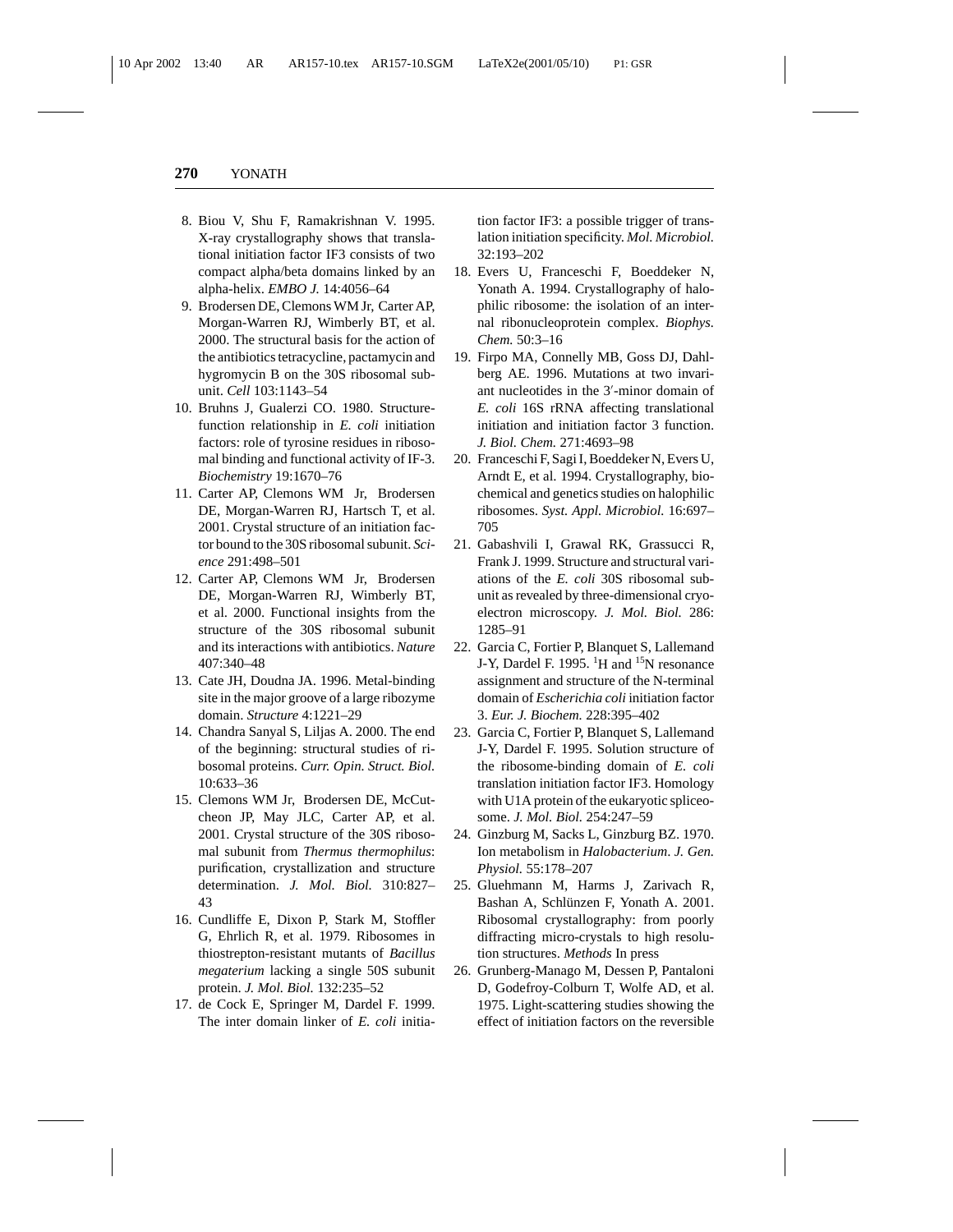dissociation of *E. coli* ribosomes. *J. Mol. Biol.* 94:461–78

- 27. Hansen HAS, Volkmann N, Piefke J, Glotz C, Weinstein S, Makowski I, et al. 1990. Crystals of complexes mimicking protein biosynthesis are suitable for crystallographic studies. *Biochim. Biophys. Acta* 1050:1–7
- 28. Harms J, Schlünzen F, Zarivach R, Bashan A, Gat S, et al. 2001. High-resolution structure of the large ribosomal subunit from a mesophilic eubacterium. *Cell* 107:1–20
- 29. Harms J, Tocilj A, Levin I, Agmon I, Stark H, et al. 1999. Elucidating the mediumresolution structure of ribosomal particles: an interplay between electron cryomicroscopy and X-ray crystallography. *Struct. Fold Des.* 7:931–41
- 30. Hershey JW. 1987. Protein synthesis. In *ASM Molecular Biology*, ed. F Neidhardt, J Ingraham, K Low, B Magasanik, M Schaechter, H Umbarger, pp. 613–47. Washington, DC: ASM
- 31. Hershey JW, Asano K, Naranda T, Vornlocher HP, Hanachi P, Merrick WC. 1996. Conservation and diversity in the structure of translation initiation factor EIF3 from humans and yeast. *Biochimie* 78:903– 7
- 32. Hope H, Frolow F, von Boehlen K, Makowski I, Kratky C, et al. 1989. Cryo crystallography of ribosomal particles. *Acta Crystallogr. B* 345:190
- 33. Hua YX, Raleigh DP. 1998. Conformational analysis of the inter domain linker of the central homology region of chloroplast initiation factor IF3 supports a structural model of two compact domains connected by a flexible tether. *FEBS Lett.* 433:153–56
- 34. Hua YX, Raleigh DP. 1998. On the global architecture of initiation factor IF3: a comparative study of the linker regions from the *E. coli* protein and the *Bacillus stearothermophilus* protein. *J. Mol. Biol.* 278:871–78
- 35. Kurylo-Borowska Z. 1975. Biosynthesis of edeine. II. Localization of edeine synthetase within *Bacillus brevis* Vm4. *Biochim. Biophys. Acta* 399:31–41
- 36. Kycia JH, Biou V, Shu F, Gerchman SE, Graziano V, et al. 1995. Prokaryotic translation initiation factor IF3 is an elongated protein consisting of two crystallizable domains. *Biochemistry* 34:6183–87
- 37. La Teana A, Gualerzi CO, Brimacombe R. 1995. From stand-by to decoding site. Adjustment of the mRNA on the 30S ribosomal subunit under the influence of the initiation factors. *RNA* 1:772–82
- 38. Mackeen LA, Kahan L, Wahba AJ, Schwartz I. 1980. Photochemical crosslinking of initiation factor-III to *Escherichia coli* 30S ribosomal-subunits. *J. Biol. Chem.* 255:526–31
- 39. Makowski I, Frolow F, Shoham M, Wittmann HG, Yonath A. 1987. Single crystals of large ribosomal particles from *H. marismortui* diffract to 6 A. J. Mol. Biol. 193: 819–22
- 40. Mankin AS, Garrett RA. 1991. Chloramphenicol resistance mutations in the single 23S rRNA gene of archaeon *Halobacterium halobium*. *J. Bacteriol.* 173:3559– 63
- 41. McCutcheon JP, Agrawal RK, Philips SM, Grassucci RA, Gerchman SE, et al. 1999. Location of translational initiation factor IF3 on the small ribosomal subunit. *Proc. Natl. Acad. Sci. USA* 96:4301–6
- 42. Meinnel T, Sacerdot C, Graffe M, Blanquet S, Springer M. 1999. Discrimination by *E. coli* initiation factor IF3 against initiation on non-canonical codons relies on complementarity rules. *J. Mol. Biol.* 290:825–37
- 43. Moazed D, Noller HF. 1987. Interaction of antibiotics with functional sites in 16S rRNA. *Nature* 327:389–94
- 44. Moazed D, Samaha RR, Gualerzi C, Noller HF. 1995. Specific protection of 16S rRNA by translational initiation factors. *J. Mol. Biol.* 248:207–10
- 45. Moreau M, Coch E, Fortier PL, Garcia C, Albaret C, et al. 1997. Heteronuclear NMR studies of *E. coli* translation initiation factor IF3. Evidence that the inter-domain region is disordered in solution. *J. Mol. Biol.* 266:15–22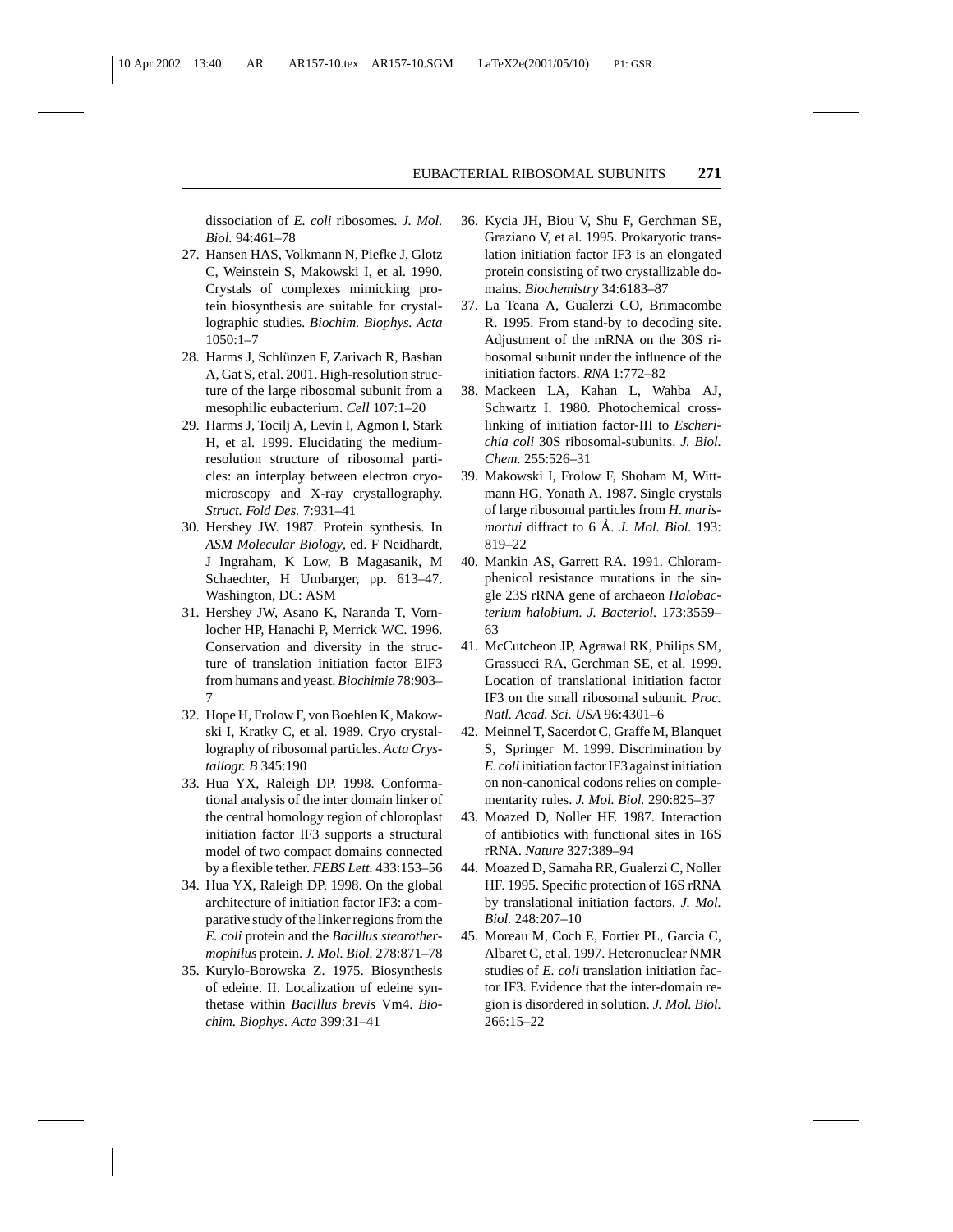- 46. Nikonov S, Nevskaya N, Eliseikina I, Fomenkova N, Nikulin A, et al. 1996. Crystal structure of the RNA binding ribosomal protein L1 from *Thermus thermophilus*. *EMBO J.* 15:1350–59
- 47. Nissen P, Hansen J, Ban N, Moore PB, Steitz TA. 2000. The structural basis of ribosome activity in peptide bond synthesis. *Science* 289:920–30
- 48. Odon OW, Kramer G, Henderson AB, Pinphanichakarn P, Hardesty B. 1978. GTP hydrolysis during methionyl-tRNAf binding to 40S ribosomal subunits and the site of edeine inhibition. *J. Biol. Chem.* 253:1807– 16
- 49. Ogle JM, Brodersen DE, Clemons WM Jr, Tarry MJ, et al. 2000. Recognition of cognate transfer RNA by the 30S ribosomal subunit. *Science* 292:897–902
- 50. Pioletti M, Schlünzen F, Harms J, Zarivach R, Gluhmann M, et al. 2001. Crystal structures of complexes of the small ribosomal subunit with tetracycline, edeine and IF3. *EMBO J.* 20:1829–39
- 51. Polacek N, Gaynor M, Yassin A, Mankin AS. 2001. Ribosomal peptidyl transferase can withstand mutations at the putative catalytic nucleotide. *Nature* 411:498– 501
- 52. Sacerdot C, de Cock E, Engst K, Graffe M, Dardel F, Springer M. 1999. Mutations that alter initiation codon discrimination by *Escherichia coli* initiation factor IF3. *J. Mol. Biol.* 288:803–10
- 53. Schlünzen F, Tocilj A, Zarivach R, Harms J, Glühmann M, et al. 2000. Structure of functionally activated small ribosomal subunit at 3.3 angstrom resolution. *Cell* 102:615– 23
- 54. Schlünzen F, Zarivach R, Harms J, Bashan A, Tocilj A, et al. 2001. Structural basis for the interaction of five antibiotics with the peptidyl transferase center in eubacteria. *Nature* 413:814–21
- 55. Sette M, Spurio R, Van Tilborg P, Gualerzi CO, Boelens R. 1999. Identification of the ribosome binding sites of translation initiation factor IF3 by multidimensional het-

eronuclear NMR spectroscopy. *RNA* 5:82– 92

- 56. Shevack A, Gewitz HS, Hennemann B, Yonath A, Wittmann HG. 1985. Characterization and crystallization of ribosomal practical from *H. marismortui*. *FEBS Lett.* 184:68–73
- 57. Sonenberg N, Wilchek M, Zamir A. 1973. Mapping of *E. coli* ribosomal components involved in peptidyl transferase activity. *Proc. Natl. Acad. Sci. USA* 70:1423–26
- 58. Srivastava S, Verschoor A, Frank J. 1992. Eukaryotic initiation factor-III does not prevent association through physical blockage of the ribosomal-subunit interface. *J. Mol. Biol.* 226:301–4
- 59. Subramanian AR, Dabbs ER. 1980. Functional studies on ribosomes lacking protein L1 from mutant *Escherichia coli*. *Eur. J. Biochem.* 112:425–30
- 60. Sussman JK, Simons EL, Simons RW. 1996. *E. coli* translation initiation factor 3 discriminates the initiation codon in vivo. *Mol. Microbiol.* 21:347–60
- 61. Tedin K, Moll I, Grill S, Resch A, Graschopf A, et al. 1999. Translation initiation factor 3 antagonizes authentic start codon selection on leaderless mRNAs. *Mol. Microbiol.* 31:67–77
- 62. Thompson J, Kim DF, O'Connor M, Lieberman KR, Bayfield MA, et al. 2001. Analysis of mutations at residues A2451 and G2447 of 23S rRNA in the peptidyltransferase active site of the 50S ribosomal subunit. *Proc. Natl. Acad. Sci. USA* 98: 9002–7
- 63. Tocilj A, Schlünzen F, Janell D, Gluehmann M, Hansen HAS, et al. 1999. The small ribosomal subunit from *T. thermophilus* at 4.5 Å resolution: pattern fittings and the identification of a functional site. *Proc. Natl. Acad. Sci. USA* 96:14252– 57
- 64. Trakhanov SD, Yusupov MM, Agalarov SC, Garber MB, Ryazantsev SN, et al. 1987. Crystallization of 70S ribosomes and 30S ribosomal subunits from*Thermus thermophilus. FEBS Lett.* 220:319–22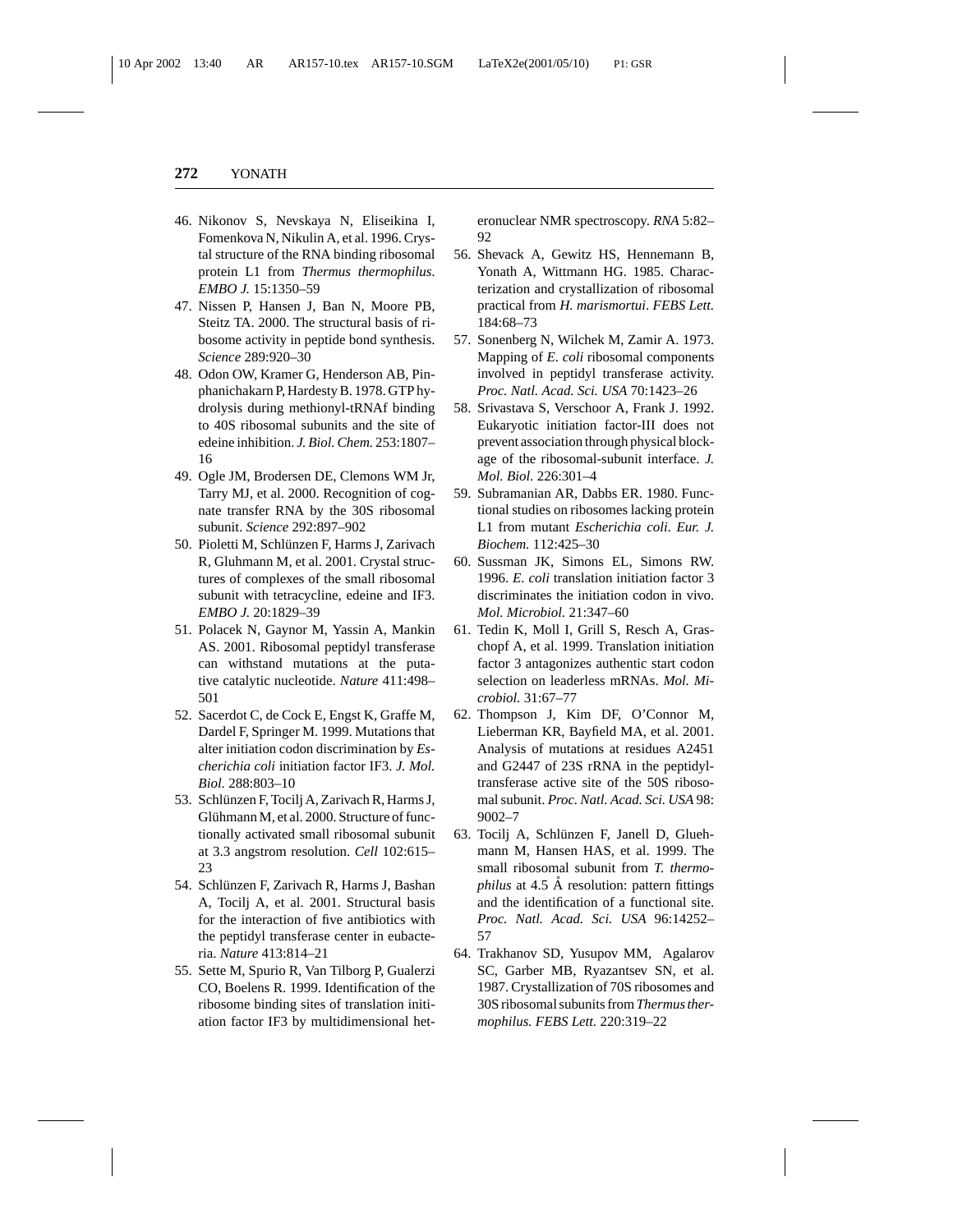- 65. VanLoock MS, Agrawal RK, Gabashvili I, Frank J, Harvey SC. 2000. Movement of the decoding region of the 16S ribosomal RNA accompanies tRNA translocation. *J. Mol. Biol.* 304:507–15
- 66. von Boehlen K, Makowski I, Hansen HA, Bartels H, Berkovitch-Yellin Z, et al. 1991. Characterization and preliminary attempts for derivatization of crystals of large ribosomal subunits from *Haloarcula marismortui* diffracting to 3 Å resolution. *J. Mol. Biol.* 222:11–15
- 67. Weiel J, Hershey JW. 1981. Fluorescence polarization studies of the interaction of *E. coli* protein synthesis initiation factor 3 with 30S ribosomal subunits. *Biochemistry* 20:5859–65
- 68. Weinstein S, Jahn W, Glotz C, Schlünzen F, Levin I, et al. 1999. Metal compounds as tools for the construction and the interpretation of medium-resolution maps of ribosomal particles. *J. Struct. Biol.* 127:141– 51
- 69. Wimberly BT, Brodersen DE, Clemons WM Jr, Morgan-Warren RJ, Carter AP, et al. 2000. Structure of the 30S ribosomal subunit. *Nature* 407:327–39
- 70. Wower IK, Wower J, Zimmermann RA. 1998. Ribosomal protein L27 participates in both 50S subunit assembly and the pep-

tidyl transferase reaction. *J. Biol. Chem.* 273:19847–52

- 71. Yonath A, Bartunik AD, Bartels K, Wittmann HG. 1984. Some X-ray diffraction patterns from single crystals of the large ribosomal subunit from *Bacillus stearothermophilus*. *J. Mol. Biol.* 177:201–6
- 72. Yonath A, Glotz C, Gewitz HS, Bartels KS, von Bohlen K, et al. 1988. Characterization of crystals of small ribosomal subunits. *J. Mol. Biol.* 203:831–34
- 73. Yonath A, Harms J, Hansen HAS, Bashan A, Schlünzen F, et al. 1998. Crystallographic studies on the ribosome, a large macromolecular assembly exhibiting severe nonisomorphism, extreme beam sensitivity and no internal symmetry. *Acta Crystallogr. A* 54:945–55
- 74. Yonath A, Mussig J, Tesche B, Lorenz S, Erdmann V, Wittmann HG. 1980. *Biochem. Int.* 1, 428:31–35
- 75. Yusupov MM, Yusupova GZ, Baucom A, Lieberman K, Earnest TN, et al. 2001. Crystal structure of the ribosome at  $5.5 \text{ Å}$ resolution. *Science* 292:883–96
- 76. Zamir A, Miskin R, Elson D. 1971. Inactivation and reactivation of ribosomal subunits: amino acyl transfer RNA binding activity of the 30S subunit from *E. coli. J. Mol. Biol.* 60:347–64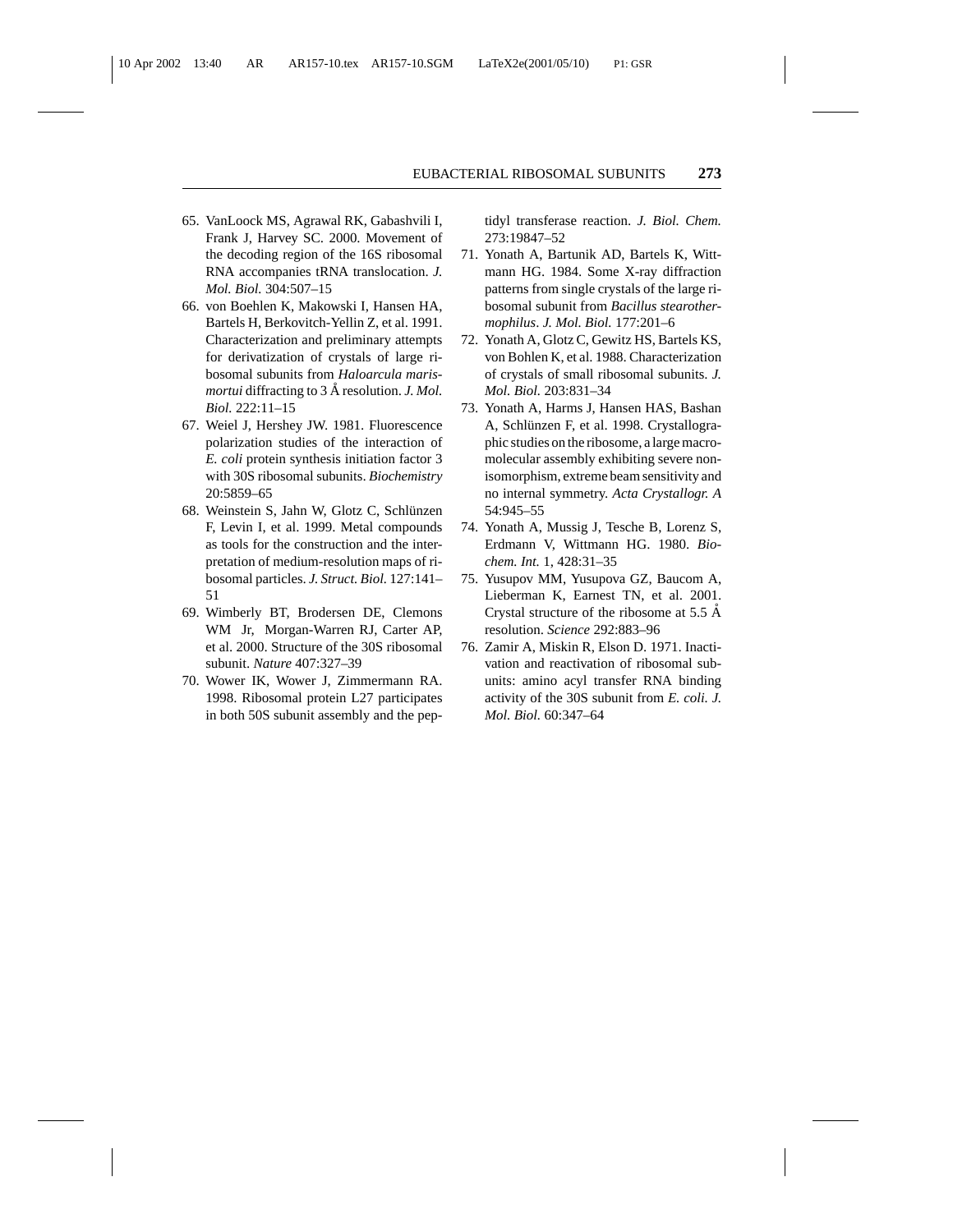

**Figure 2** The current "crown view" of D50S. The RNA is shown as *gray-blue* ribbons and the proteins are in different colors. For orientation, the L1 arm is on the left, and the L7/12 arm is on the right.



**Figure 3** The intersubunit bridge formed by helix H69. In both parts, the small subunit is placed on the left side and the large subunit on the right. Helix H44 of the small subunit is shown in *gray*. The decoding center is on its upper side. Also shown are the docked tRNA molecules (P-site tRNA in *magenta* and A-site tRNA in *green*). Coordinates of the small subunit and the two tRNA sites were taken from (75). For clarity, the mRNA is not shown. The *left box* shows the shape of H69 in the large (50S) subunit, just before the approach of the initiation complex (the small subunit, P-site tRNA, and the initiator mRNA). In this position, H69 interacts with its neighbors in the 50S subunit. The approaching tRNA pushes H69 toward the small subunit until it reaches its bound conformation (in *gold*), as determined in the 70S complex (75).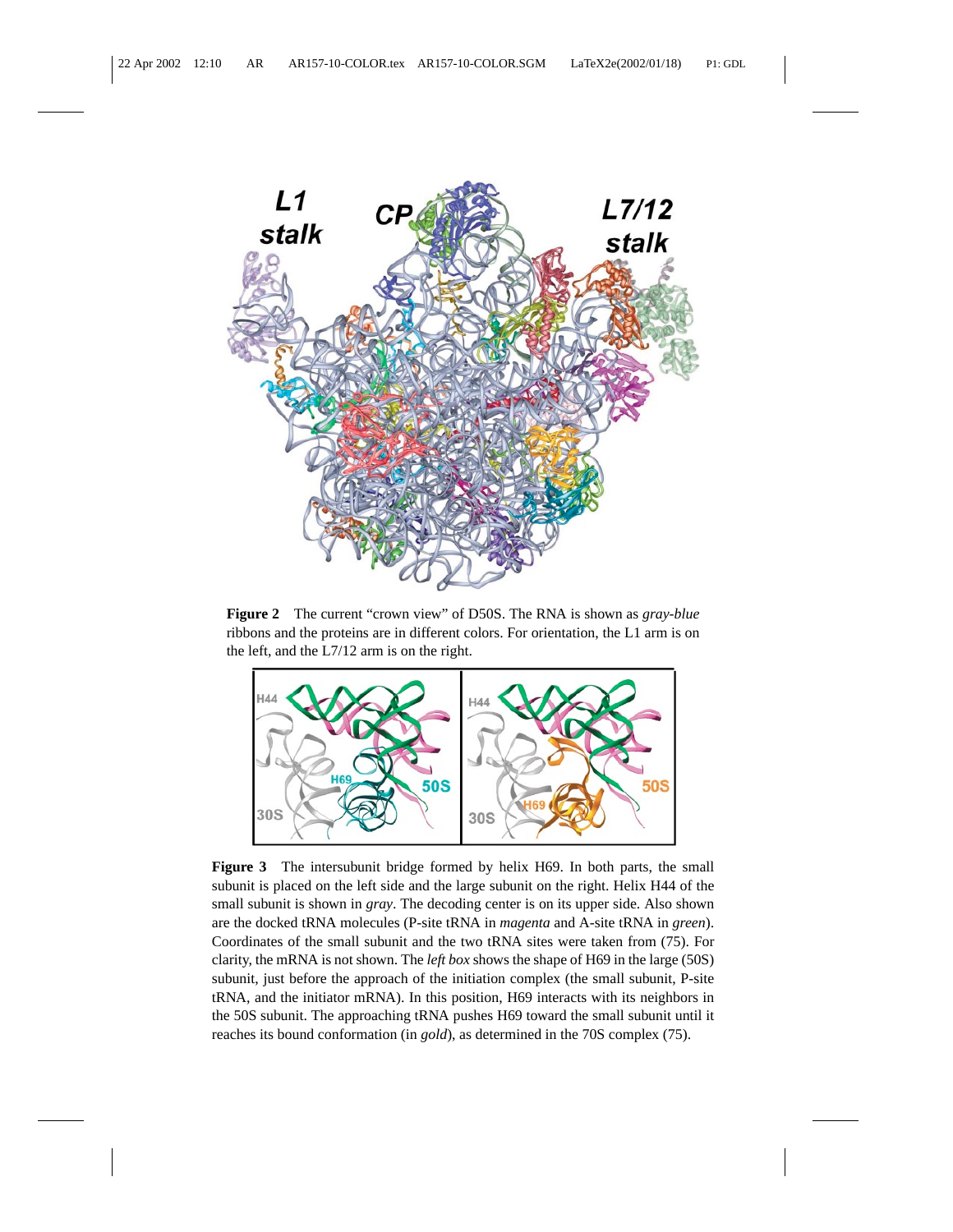

**Figure 4** Part of the upper side of the view shown in Figure 2, with the L1 stalk on the left. The flexibility of the L1 arm may be exploited to form a gate for the exiting tRNA molecules. The *gold* feature represents its position in the unbound D50S subunit, and the *green* represents its position in the entire ribosome. *Red* indicates the pivot point. In the complex of the whole ribosome with three tRNA molecules (75), this arm assumes a conformation that may correspond to a "closed-gate," trapping the E-site tRNA (in *magenta*). The conformation seen in the unbound 50S subunit may represent the "open-gate" state.



**Figure 5** *Left*: Protein L2 (*purple*, in H50S; *green*, in D50S). Helix H66 is shown in *yellow*. Note the remarkable differences in the conformations of parts of the globular domains and of the C-terminal tails. In D50S the latter embraces and stabilizes the RNA helix H66. In H50S, in contrast, it folds backward on itself away from the helix. *Right*: The D50S protein L27 and its tail that extends toward the A- and P-site tRNAs. Protein L27 does not exist in the halophilic ribosome, and its position is occupied by a protein that shows no sequence similarity to L27 (called L21e and shown in *green*). The tail of L21e folds backward, away from the tRNA-binding sites.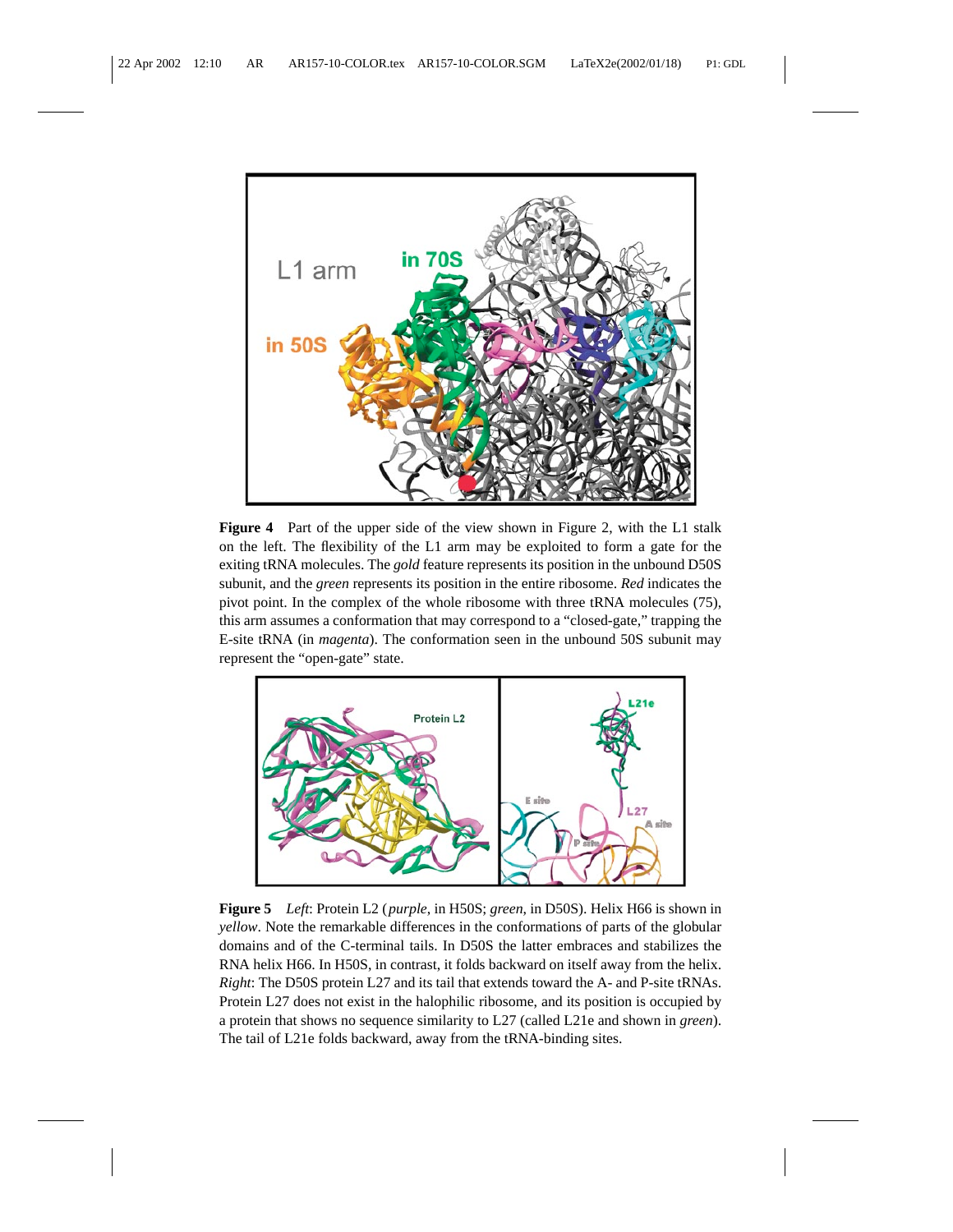

**Figure 6** *Left*: The small subunit seen from the interface side (the side facing the large subunit in the 70S ribosome). The RNA is shown as simple ribbons, in *silver*. The proteins are in different colors. The major subdivisions are labeled: H, head; S, shoulder; P, platform; F, foot. The approximate locations of A-, P-, and E-tRNA-binding sites are marked. *Middle*: The same view of the small subunit as on the left, but the entire subunit is drawn in *gray*. The location of IF3 is marked in *red* (for the C-terminal domain, IF3C) and in *blue* (the N-terminal domain, IF3N, and the intersubunit linker). *Right*: Side view of the mall subunit, with its platform pointing toward the reader (obtained by 90◦ rotation about the long axis of the left and the middle views).



**Figure 7** The conformations of proteins L18 (*left*) and L2 (*right*) as detected in the tungstenated (in *green*) and the nontungstenated (*dark blue*) forms of T30S. The W atoms are shown in *red*. (*a*) Superposition of the two structures of protein S18. (*b*, *c*) The general fold and the specific contacts formed between the terminal tails of protein S18 and the W18 cluster. (*d*) The binding of IF3C to the 30S subunit. Most of the contacts are formed by protein S18. Note the remarkable similarities in IF3C and W18 binding by the tails of S18. (*e*) Superposition of the two structures of protein S2.